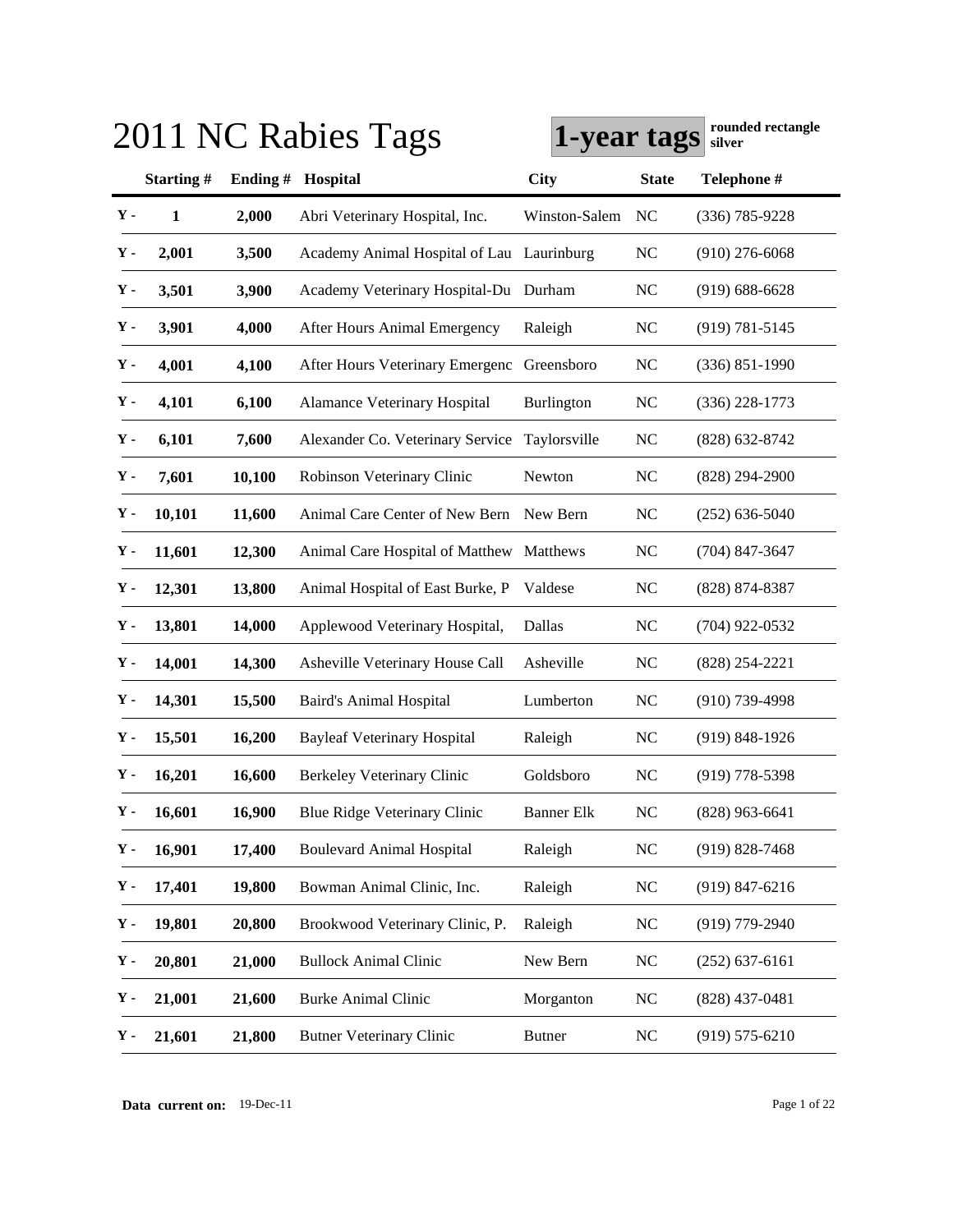| 2011 NC Rabies Tags |           |            |                                         | rounded rectangle<br>1-year tags<br>silver |              |                    |
|---------------------|-----------|------------|-----------------------------------------|--------------------------------------------|--------------|--------------------|
|                     | Starting# | Ending $#$ | Hospital                                | <b>City</b>                                | <b>State</b> | Telephone #        |
| Υ-                  | 21,801    | 22,000     | Carolina Cat Clinic                     | Gastonia                                   | <b>NC</b>    | $(704)$ 865-5554   |
| Υ.                  | 22,001    | 23,700     | Carrboro Plaza Veterinary Clinic,       | Carrboro                                   | <b>NC</b>    | $(919)$ 929-0031   |
| Υ.                  | 23,701    | 23,900     | Cary Veterinary Hospital                | Cary                                       | <b>NC</b>    | $(919)$ 469-0947   |
| Υ.                  | 23,901    | 25,400     | <b>Caswell Veterinary Service</b>       | Yanceyville                                | <b>NC</b>    | $(336) 694 - 6321$ |
| Υ.                  | 25,401    | 26,400     | Cat Clinic of Cary                      | Cary                                       | <b>NC</b>    | $(919)$ 469-9000   |
| Υ.                  | 26,401    | 26,600     | Catawba Heights Animal Hospita          | Belmont                                    | <b>NC</b>    | $(704)$ 827-0616   |
| Υ.                  | 26,601    | 27,400     | Chatham Animal Hospital, Inc.           | Cary                                       | <b>NC</b>    | $(919)$ 469-8114   |
| Υ.                  | 27,401    | 28,400     | China Grove Animal Hospital             | China Grove                                | NC           | $(704)$ 857-1017   |
| у.                  | 28,401    | 29,200     | Clear Creek Animal Hospital, P.         | Charlotte                                  | <b>NC</b>    | $(704)$ 537-8405   |
| у.                  | 29,201    | 30,000     | Companion Animal Hospital, Inc.         | Shallotte                                  | <b>NC</b>    | $(910) 754 - 7282$ |
| у.                  | 30,001    | 30,400     | Countryside Pet Hospital                | Conover                                    | <b>NC</b>    | $(828)$ 465-7387   |
| у.                  | 30,401    | 30,700     | Crossroads Animal Hospital, P.A. Dallas |                                            | <b>NC</b>    | $(704)$ 922-7607   |
| у.                  | 30,701    | 30,800     | Dickson Animal Clinic, P.A.             | Gastonia                                   | <b>NC</b>    | $(704)$ 824-9160   |
| Υ-                  | 30,801    | 31,100     | Dixie Trail Animal Clinic, Inc.         | Raleigh                                    | <b>NC</b>    | $(919) 781 - 5977$ |
| у.                  | 31,101    | 31,300     | Fairview Animal Hospital, P.A.          | Fairview                                   | <b>NC</b>    | $(828) 628 - 3557$ |
| у.                  | 31,301    | 32,500     | Falconbridge Animal Hospital            | Chapel Hill                                | <b>NC</b>    | $(919)$ 403-5591   |
| у.                  | 32,501    | 32,800     | Fisher Veterinary Hospital, PA          | Raleigh                                    | NC           | $(919) 790 - 0412$ |
| Υ-                  | 32,801    | 35,800     | Foster Animal Hospital, P.A.            | Concord                                    | <b>NC</b>    | $(704) 786 - 0104$ |
| Υ.                  | 35,801    | 36,000     | Four Paws Animal Clinic, Inc.           | Chapel Hill                                | <b>NC</b>    | $(919)$ 942-1788   |
| ${\bf Y}$ -         | 36,001    | 36,200     | <b>Fuquay Veterinary Hospital</b>       | Fuquay-Varina                              | <b>NC</b>    | $(919) 552 - 7200$ |
| Υ.                  | 36,201    | 36,700     | <b>Gandy Animal Hospital</b>            | Rockingham                                 | <b>NC</b>    | $(910)$ 997-2518   |
| Υ.                  | 36,701    | 37,300     | <b>Garner Animal Hospital</b>           | Garner                                     | <b>NC</b>    | $(919)$ 772-0404   |
| Υ.                  | 37,301    | 37,600     | Gaston Veterinary Hospital Asso         | Gastonia                                   | <b>NC</b>    | $(704)$ 864-5739   |

**Data current on:** 19-Dec-11 Page 2 of 22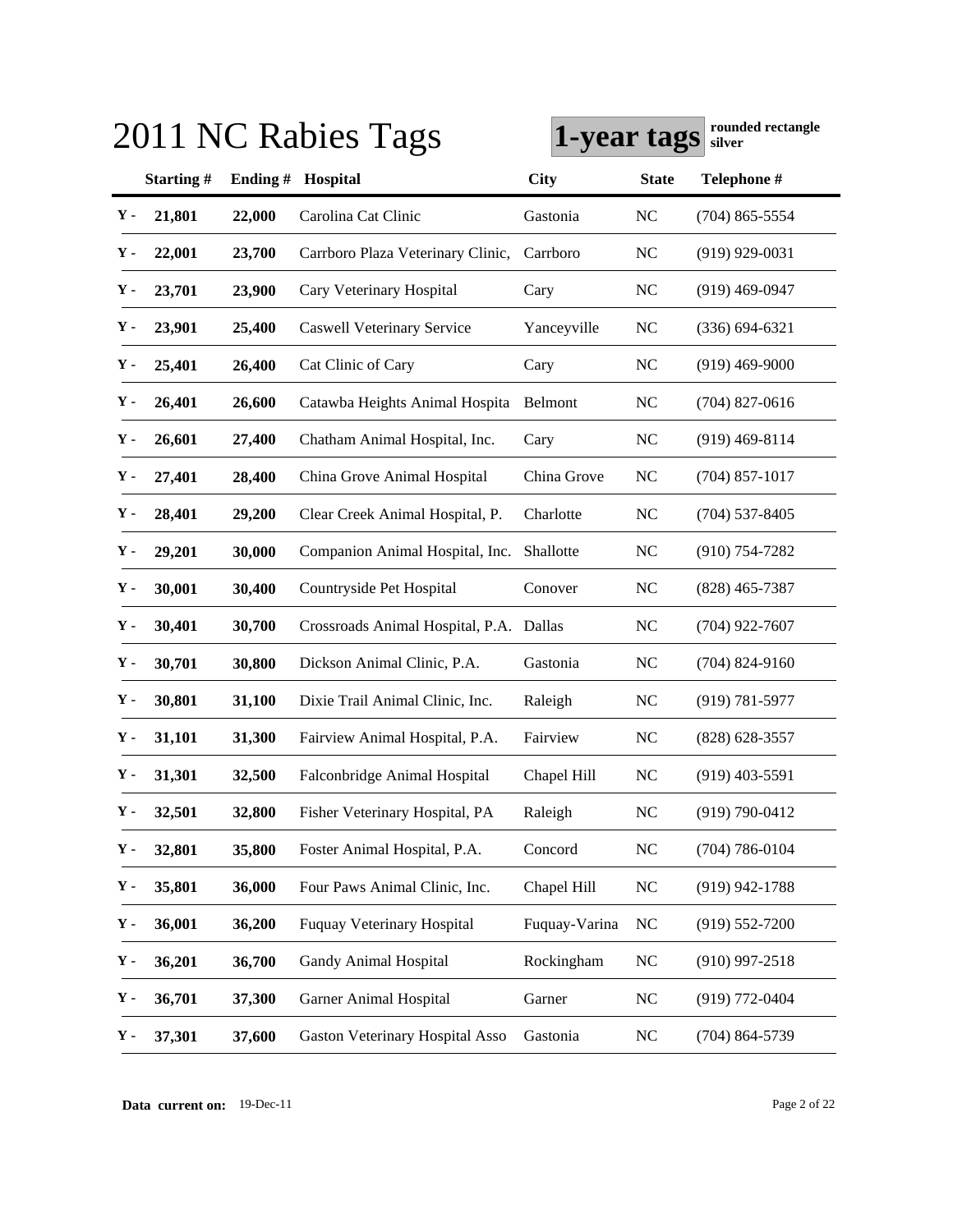| 2011 NC Rabies Tags |           |         |                                          | Tounded Tectangle<br>1-year tags<br>silver |                |                    |  |
|---------------------|-----------|---------|------------------------------------------|--------------------------------------------|----------------|--------------------|--|
|                     | Starting# | Ending# | Hospital                                 | City                                       | <b>State</b>   | Telephone #        |  |
| $\mathbf Y$ -       | 37,601    | 38,800  | Harmony Heights Animal Hospit            | Yadkinville                                | <b>NC</b>      | $(336) 679 - 8818$ |  |
| Υ.                  | 38,801    | 41,300  | Havelock Animal Hospital, Inc.           | Havelock                                   | <b>NC</b>      | $(252)$ 447-7119   |  |
| у.                  | 41,301    | 42,500  | Hayes Barton Animal Hospital             | Raleigh                                    | <b>NC</b>      | $(919) 833 - 2666$ |  |
| у.                  | 42,501    | 42,800  | Hemlock Bluffs Animal Hospital           | <b>Holly Springs</b>                       | <b>NC</b>      | $(919)$ 362-1223   |  |
| у.                  | 42,801    | 43,400  | Hickory Grove Animal Hospital            | Charlotte                                  | <b>NC</b>      | $(704)$ 563-5858   |  |
| у.                  | 43,401    | 44,400  | Highlands-Cashiers Animal Clini          | Highlands                                  | NC             | $(828) 526 - 5206$ |  |
| у.                  | 44,401    | 45,400  | Hillsborough Veterinary Clinic           | Hillsborough                               | N <sub>C</sub> | (919) 732-9969     |  |
| у.                  | 45,401    | 45,500  | House Call Practice For Pets             | Raleigh                                    | <b>NC</b>      | $(919) 874 - 7406$ |  |
| Υ-                  | 45,501    | 46,200  | Indian Trail Animal Hospital             | Indian Trail                               | <b>NC</b>      | $(704)$ 821-7040   |  |
| Υ-                  | 46,201    | 46,400  | Institute Mobile Veterinary Servi        | La Grange                                  | <b>NC</b>      | $(252) 566 - 5041$ |  |
| у.                  | 46,401    | 47,400  | Johnston Animal Hospital PC              | Smithfield                                 | <b>NC</b>      | $(919)$ 934-3511   |  |
| Υ.                  | 47,401    | 48,300  | Lake Pine Animal Hospital                | Apex                                       | <b>NC</b>      | $(919)$ 380-1157   |  |
| Υ.                  | 48,301    | 49,000  | Lake Wheeler Veterinary Hospita          | Raleigh                                    | <b>NC</b>      | $(919) 829 - 5511$ |  |
| Υ-                  | 49,001    | 51,000  | Lannon's Animal Hospital                 | Elizabeth City                             | NC             | $(252)$ 335-7708   |  |
| Υ.                  | 51,001    | 51,100  | Large Animal Medicine and Surg           | Salisbury                                  | <b>NC</b>      | $(704)$ 637-0546   |  |
| Υ.                  | 51,101    | 52,200  | Legion Road Animal Clinic                | Chapel Hill                                | <b>NC</b>      | $(919)$ 933-3331   |  |
| Υ.                  | 52,201    | 52,500  | Lexington Large Animal Medicin Lexington |                                            | <b>NC</b>      | $(336)$ 787-4901   |  |
| ${\bf Y}$ -         | 52,501    | 52,600  | Lineberger Veterinary Hospital           | Gastonia                                   | <b>NC</b>      | $(704)$ 824-8451   |  |
| Υ.                  | 52,601    | 52,700  | <b>Livestock Veterinary Services</b>     | Kinston                                    | <b>NC</b>      | $(252)$ 527-4960   |  |
| $\mathbf{Y}$ -      | 52,701    | 54,500  | Long Animal Hospital                     | Charlotte                                  | <b>NC</b>      | $(704)$ 523-2996   |  |
| Υ.                  | 54,501    | 56,700  | Matthews Animal Clinic                   | Matthews                                   | <b>NC</b>      | $(704)$ 847-9856   |  |
| Υ.                  | 56,701    | 58,200  | Mills River Animal Clinic                | Mills River                                | <b>NC</b>      | (828) 891-9685     |  |
| Υ.                  | 58,201    | 59,200  | Mooresville Animal Hospital, P.          | Mooresville                                | <b>NC</b>      | $(704)$ 664-4087   |  |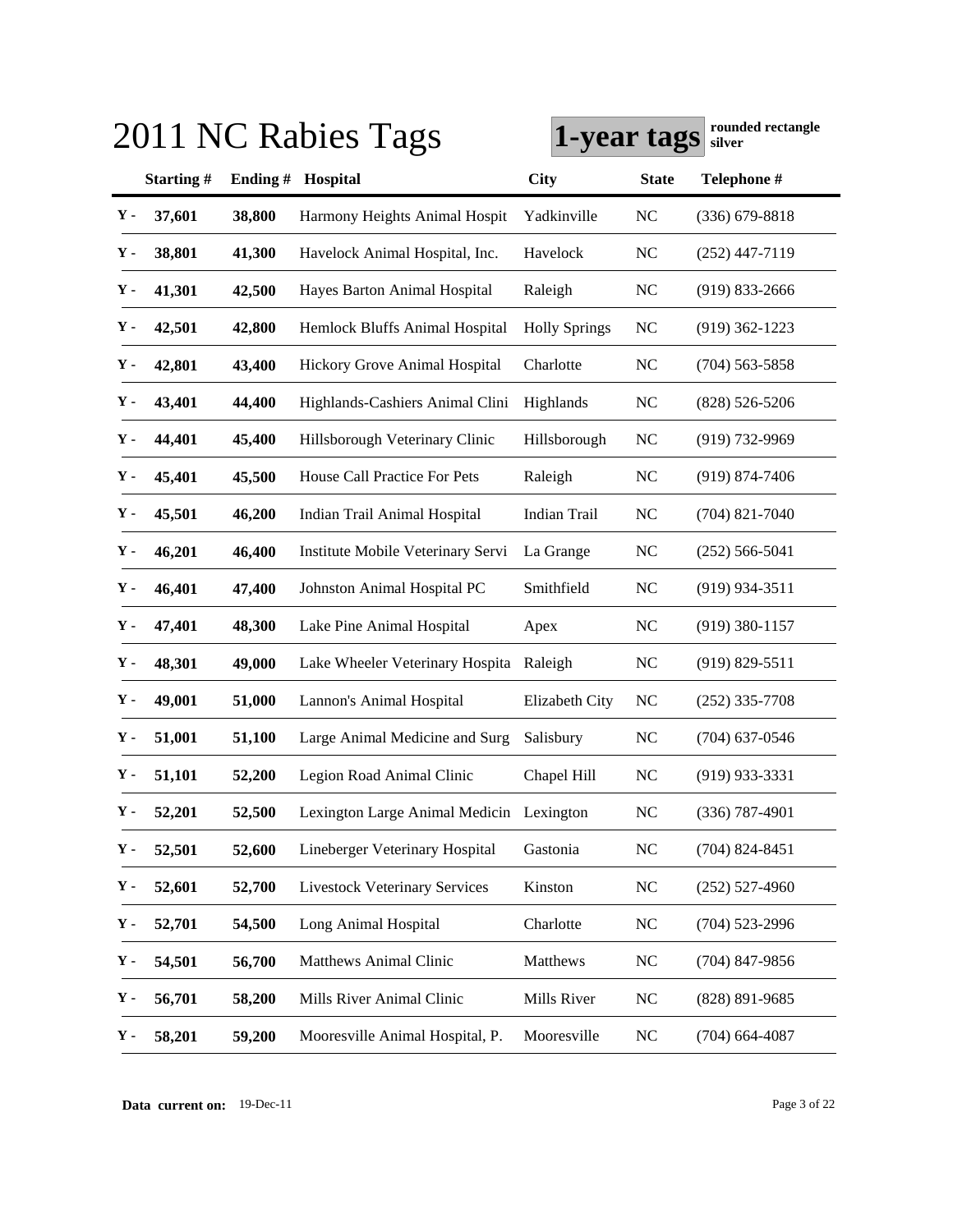| 2011 NC Rabies Tags |           |         |                                            | Tounded Tectangle<br>1-year tags<br>silver |                |                    |
|---------------------|-----------|---------|--------------------------------------------|--------------------------------------------|----------------|--------------------|
|                     | Starting# | Ending# | Hospital                                   | City                                       | <b>State</b>   | Telephone #        |
| Υ-                  | 59,201    | 59,900  | Morehead Animal Hospital, P.A.             | Morehead City                              | <b>NC</b>      | $(252)$ 726-0181   |
| Υ.                  | 59,901    | 61,400  | Neuse Veterinary Clinic                    | New Bern                                   | <b>NC</b>      | $(252)$ 637-7128   |
| Υ.                  | 61,401    | 62,600  | Newton Veterinary Clinic                   | Newton                                     | NC             | $(828)$ 464-5020   |
| Υ.                  | 62,601    | 62,900  | Nicks Veterinary Hospital, P.A.            | Charlotte                                  | <b>NC</b>      | $(704)$ 523-8015   |
| Υ-                  | 62,901    | 64,600  | North Paw Animal Hospital, Inc.            | Durham                                     | <b>NC</b>      | $(919)$ 471-1471   |
| Υ-                  | 64,601    | 65,100  | North Wayne Animal Hospital                | Pikeville                                  | <b>NC</b>      | $(919)$ 242-6044   |
| ${\bf Y}$ -         | 65,101    | 65,300  | O'Hara Veterinary Clinic                   | Charlotte                                  | <b>NC</b>      | $(704)$ 372-2537   |
| у.                  | 65,301    | 65,400  | Oak Grove Animal Hospital                  | Durham                                     | <b>NC</b>      | $(919) 598 - 0001$ |
| Υ-                  | 65,401    | 66,100  | Onslow Animal Hospital, Inc.               | Jacksonville                               | N <sub>C</sub> | $(910)$ 347-1219   |
| Υ-                  | 66,101    | 66,300  | Oriental Pet Clinic                        | Oriental                                   | NC             | $(252)$ 249-2775   |
| Υ.                  | 66,301    | 66,500  | Park Cedar Animal Hospital, P.A. Charlotte |                                            | <b>NC</b>      | $(704)$ 541-3022   |
| Υ.                  | 66,501    | 67,000  | Parkwood Animal Hospital                   | Durham                                     | <b>NC</b>      | $(919) 544 - 7711$ |
| у.                  | 67,001    | 70,000  | Pasquotank Animal Hospital                 | Elizabeth City                             | NC             | $(252)$ 264-3371   |
| Υ-                  | 70,001    | 71,500  | Pembroke Veterinary Hospital               | Pembroke                                   | <b>NC</b>      | $(910) 521 - 3431$ |
| Υ.                  | 71,501    | 72,100  | Pet-Vet House Call Practice, PA            | Raleigh                                    | <b>NC</b>      | $(919) 676 - 3130$ |
| у.                  | 72,101    | 72,200  | Pine Hollow Animal Hospital                | Warrenton                                  | <b>NC</b>      | $(252)$ 257-3833   |
| ${\bf Y}$ -         | 72,201    | 73,000  | Bahama Road Veterinary Hospita Bahama      |                                            | NC             | $(919)$ 471-4103   |
| Υ-                  | 73,001    | 74,000  | Raleigh Cat Clinic                         | Raleigh                                    | <b>NC</b>      | $(919) 518 - 8013$ |
| Υ.                  | 74,001    | 74,100  | Dr Richard D. Kirkman                      | Siler City                                 | <b>NC</b>      | $(919) 742 - 5500$ |
| Υ.                  | 74,101    | 74,300  | Rocky Creek Veterinary Service,            | Olin                                       | <b>NC</b>      | $(704)$ 546-2210   |
| Υ.                  | 74,301    | 76,300  | Rowan Animal Clinic                        | Salisbury                                  | <b>NC</b>      | $(704)$ 636-3408   |
| Υ.                  | 76,301    | 76,800  | <b>Compassionate Care Veterinary</b>       | Charlotte                                  | <b>NC</b>      | $(704)$ 847-4796   |
| Υ.                  | 76,801    | 78,300  | Sharon Lakes Animal Hospital, P. Charlotte |                                            | <b>NC</b>      | $(704)$ 552-0647   |

**Data current on:** 19-Dec-11 Page 4 of 22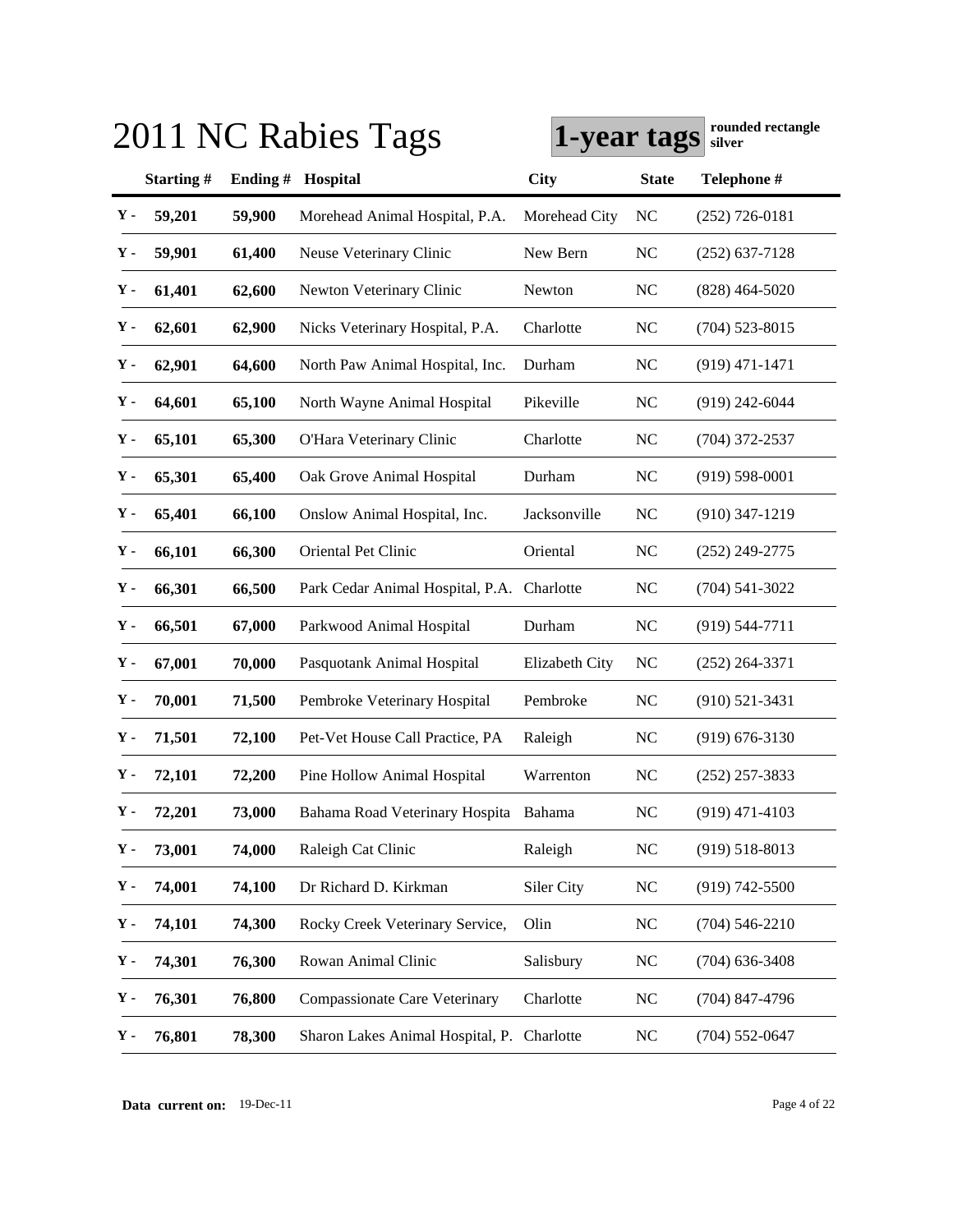| 2011 NC Rabies Tags |           |         | rounded rectangle<br>1-year tags<br>silver    |             |              |                    |
|---------------------|-----------|---------|-----------------------------------------------|-------------|--------------|--------------------|
|                     | Starting# | Ending# | Hospital                                      | <b>City</b> | <b>State</b> | Telephone #        |
| Υ-                  | 78,301    | 78,600  | Six Forks Animal Hospital                     | Raleigh     | <b>NC</b>    | (919) 847-5854     |
| Υ.                  | 78,601    | 81,100  | Southeastern Veterinary Hospital,             | Lumberton   | <b>NC</b>    | $(910)$ 739-9411   |
| Υ.                  | 81,101    | 81,200  | Statesville Bovine & Equine Clini Statesville |             | <b>NC</b>    | $(704)$ 873-1743   |
| Υ.                  | 81,201    | 82,700  | Steele Creek Animal Hospital, In              | Charlotte   | <b>NC</b>    | $(704) 588 - 4400$ |
| Υ.                  | 82,701    | 83,500  | Tar River Animal Hospital                     | Washington  | <b>NC</b>    | $(252)$ 946-2417   |
| Υ.                  | 83,501    | 85,500  | Tar River Veterinary Hospital                 | Franklinton | <b>NC</b>    | $(919)$ 494-5500   |
| Υ.                  | 85,501    | 85,800  | The Carolinas Animal Hospital &               | Charlotte   | <b>NC</b>    | $(704) 588 - 9788$ |
| у.                  | 85,801    | 87,500  | Timberlyne Animal Clinic, Inc.                | Chapel Hill | <b>NC</b>    | $(919)$ 968-3047   |
| у.                  | 87,501    | 88,500  | <b>Topsail Animal Hospital</b>                | Hampstead   | <b>NC</b>    | $(910)$ 270-4401   |
| у.                  | 88,501    | 89,500  | <b>Tower Animal Hospital</b>                  | Raleigh     | <b>NC</b>    | $(919)$ 231-8030   |
| у.                  | 89,501    | 90,700  | Viewmont Animal Clinic                        | Hickory     | <b>NC</b>    | (828) 328-2448     |
| у.                  | 90,701    | 91,700  | Wake Forest Animal Hospital                   | Wake Forest | <b>NC</b>    | $(919) 556 - 1000$ |
| у.                  | 91,701    | 92,900  | Watauga Veterinary Hospital                   | Boone       | <b>NC</b>    | (828) 297-3300     |
| у.                  | 92,901    | 93,900  | Waxhaw Animal Hospital                        | Waxhaw      | <b>NC</b>    | $(704)$ 843-2269   |
| у.                  | 93,901    | 94,200  | Weaverville Animal Clinic                     | Weaverville | <b>NC</b>    | $(828)$ 658-2431   |
| у.                  | 94,201    | 96,200  | West Hills Veterinary Centre, Inc.            | Henderson   | <b>NC</b>    | $(252)$ 438-7163   |
| у.                  | 96,201    | 96,800  | Westside Animal Hospital                      | Durham      | NC           | $(919)$ 383-5578   |
| Υ-                  | 96,801    | 96,900  | Wilkinson Animal Hospital, P.A.               | Gastonia    | <b>NC</b>    | (704) 824-9876     |
| Υ.                  | 96,901    | 97,000  | Woodlawn Animal Hospital, P.A.                | Charlotte   | <b>NC</b>    | $(704)$ 523-3576   |
| Υ.                  | 97,001    | 98,000  | Timbercreek Veterinary Hospital               | Jonesville  | <b>NC</b>    | $(336) 526 - 6013$ |
| Υ.                  | 98,001    | 99,500  | Leonard-Sykes Hospital For Pets               | Wilmington  | <b>NC</b>    | $(910)$ 791-8426   |
| Υ.                  | 99,501    | 99,700  | Avian & Exotic Animal Care                    | Raleigh     | <b>NC</b>    | $(919) 844 - 9166$ |
| Υ.                  | 99,701    | 101,000 | <b>Atrium Animal Hospital</b>                 | Charlotte   | <b>NC</b>    | $(704)$ 542-2000   |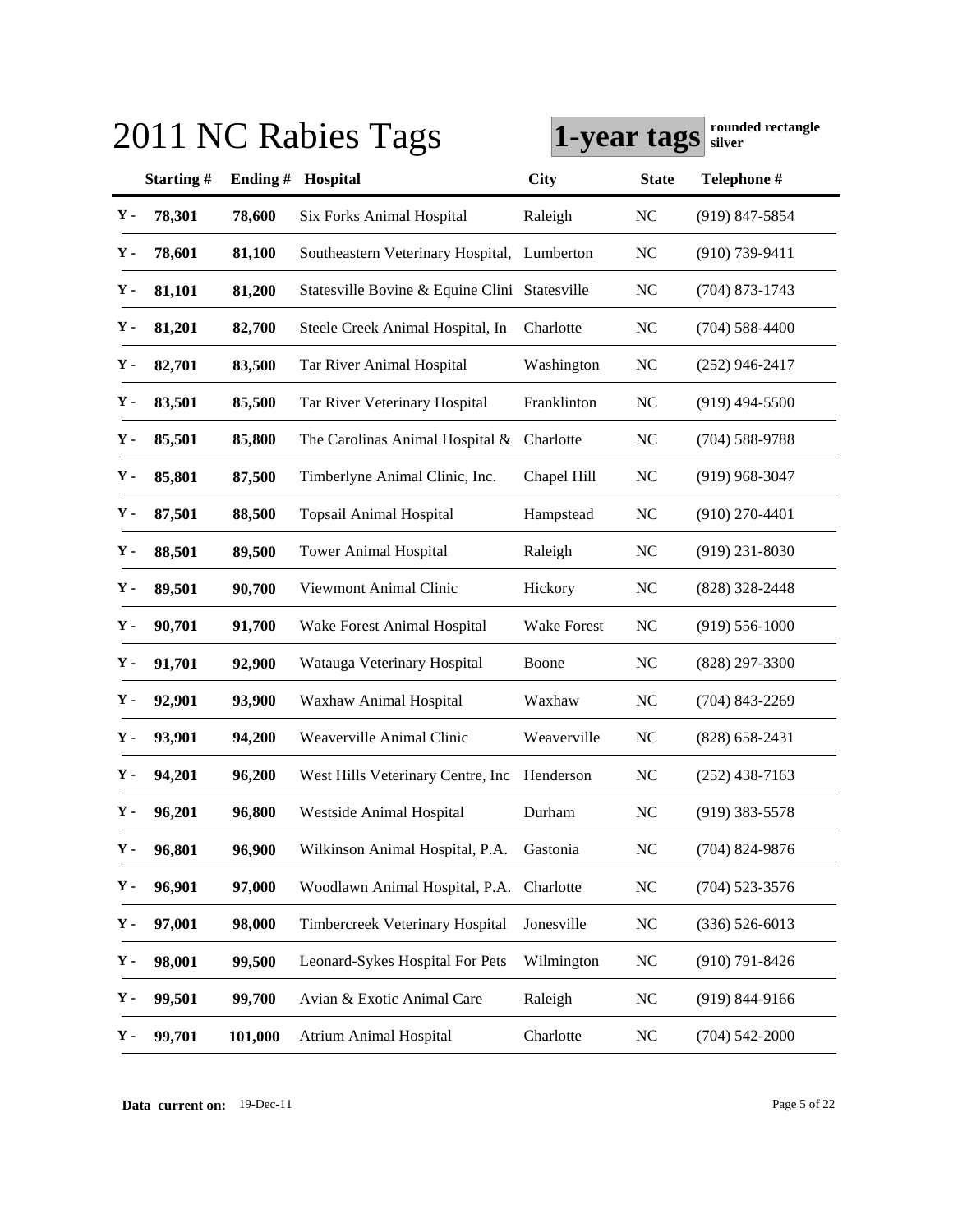|    |               |            | 2011 NC Rabies Tags                        | 1-year tags       |              | rounded rectangle<br>silver |
|----|---------------|------------|--------------------------------------------|-------------------|--------------|-----------------------------|
|    | Starting#     | Ending $#$ | Hospital                                   | City              | <b>State</b> | Telephone #                 |
| Υ- | 101,001       | 101,400    | Hight Veterinary Hospital, P.A.            | Charlotte         | <b>NC</b>    | $(704) 595 - 9377$          |
| Υ. | 101,401       | 102,100    | Creature Comforts Animal Hospit Cary       |                   | <b>NC</b>    | $(919)$ 387-3435            |
| у. | 102,101       | 102,500    | Wellington Animal Hospital                 | Cary              | <b>NC</b>    | $(919) 851 - 7475$          |
| Υ- | 102,501       | 103,400    | Durant Road Animal Hospital &              | Raleigh           | <b>NC</b>    | $(919)$ 847-5533            |
| у. | 103,401       | 103,500    | Bar None Mobile Veterinary Serv            | Clayton           | <b>NC</b>    | $(919)$ 772-9400            |
| Υ. | 103,501       | 103,700    | Flat River Veterinary Hospital             | Rougemont         | <b>NC</b>    | $(919)$ 477-4210            |
| Υ. | 103,701       | 104,600    | Little Mountain Veterinary Clinic          | Denver            | <b>NC</b>    | $(704)$ 489-2444            |
| Υ. | 104,601       | 105,000    | Animal Kingdom Veterinary Hos              | Cary              | <b>NC</b>    | $(919)$ 460-9111            |
| Υ. | 105,001       | 105,200    | St. Francis Animal Hospital                | Durham            | <b>NC</b>    | $(919)$ 286-2727            |
| Υ. | 105,201       | 105,700    | Spring Forest Animal Hospital, In Raleigh  |                   | <b>NC</b>    | (919) 878-7387              |
| Υ. | 105,701       | 107,700    | Banfield Pet Hospital Raleigh #            | Raleigh           | <b>NC</b>    | (919) 790-8337              |
| Υ. | 107,701       | 108,300    | Banfield Pet Hospital #411 Winst           | Winston-Salem     | <b>NC</b>    | $(336)$ 765-8339            |
| Υ- | 108,301       | 109,100    | James Landing Veterinary Hospit            | Jamestown         | <b>NC</b>    | $(336) 852 - 9800$          |
| Υ. | 109,101       | 109,900    | West Cary Animal Hospital                  | Cary              | <b>NC</b>    | $(919)$ 303-1611            |
| Υ. | 109,901       | 111,700    | Lake Country Animal Hospital               | Roanoke Rapids NC |              | $(252)$ 308-1882            |
| Υ. | 111,701       | 112,700    | Goose Creek Animal Hospital                | Sunbury           | <b>NC</b>    | $(252)$ 465-4831            |
|    | $Y - 112,701$ | 113,900    | Magnolia Animal Hospital                   | Raleigh           | NC           | $(919) 873 - 9190$          |
| Υ. | 113,901       | 114,900    | Porters Neck Veterinary Hospital           | Wilmington        | <b>NC</b>    | $(910) 686 - 6297$          |
| Υ. | 114,901       | 115,000    | Eastern Equine Veterinary Clinic           | Walstonburg       | <b>NC</b>    | $(252)$ 753-3162            |
| Υ. | 115,001       | 115,100    | Holmes Mobile Veterinary Servic Banner Elk |                   | <b>NC</b>    | (828) 266-3959              |
| Υ. | 115,101       | 115,500    | <b>Bridges Mobile Services</b>             | Grover            | <b>NC</b>    | $(704)$ 937-3300            |
| Υ. | 115,501       | 117,000    | <b>Stoney Creek Animal Hospital</b>        | Charlotte         | NC           | $(704)$ 717-0616            |
| Υ. | 117,001       | 117,600    | Animal Hospital of Peak Plaza              | Apex              | <b>NC</b>    | $(919)$ 362-0515            |

**Data current on:** 19-Dec-11 Page 6 of 22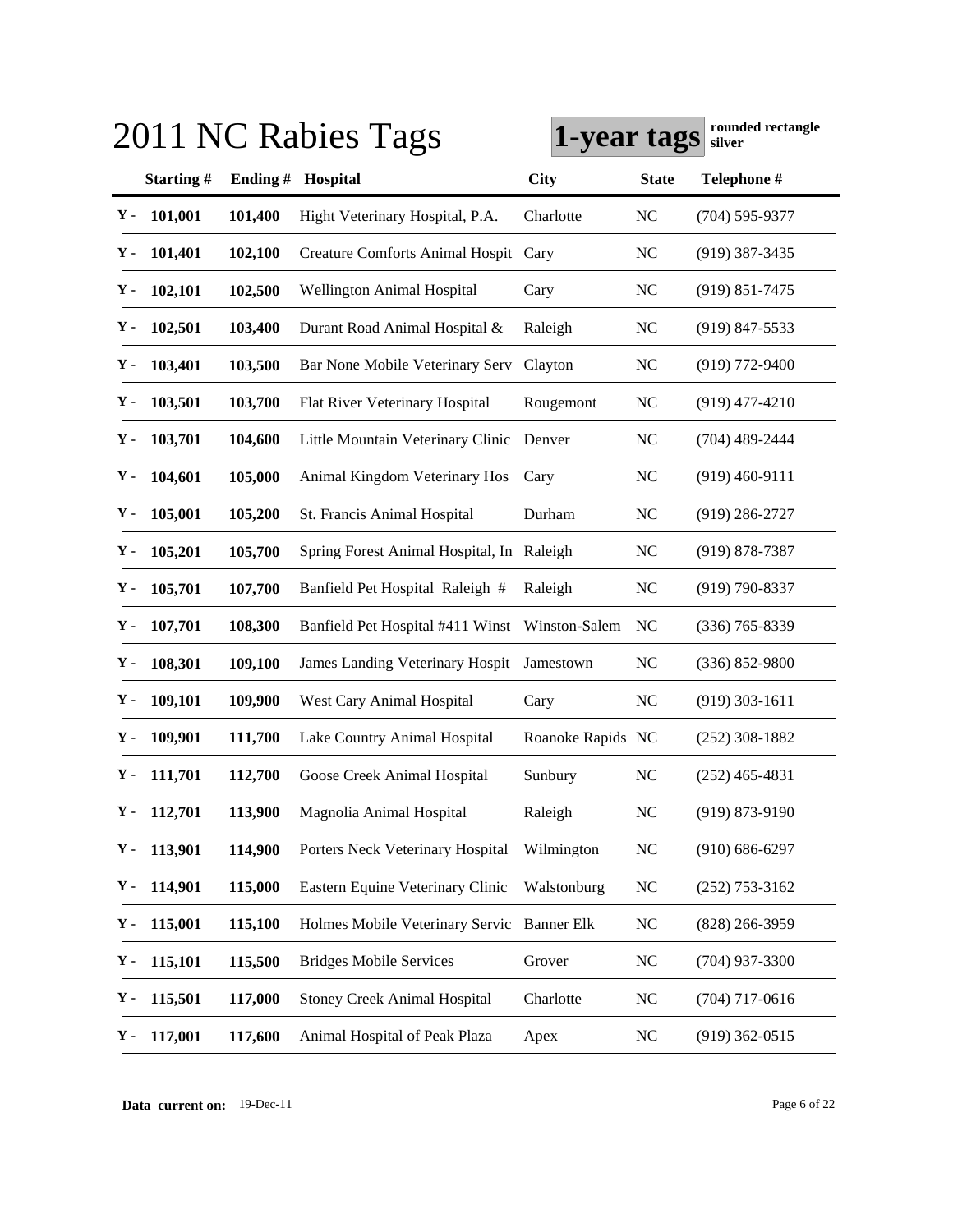|     |           |         | 2011 NC Rabies Tags                       | Tounded Tectangle<br>1-year tags<br>silver |                |                    |
|-----|-----------|---------|-------------------------------------------|--------------------------------------------|----------------|--------------------|
|     | Starting# | Ending# | Hospital                                  | City                                       | <b>State</b>   | Telephone #        |
| Υ-  | 117,601   | 117,700 | Mobile Large Animal Veterinary            | Troutman                                   | <b>NC</b>      | $(704) 528 - 1717$ |
| Υ.  | 117,701   | 118,200 | HillTop Animal Hospital                   | Fuquay-Varina                              | N <sub>C</sub> | $(919) 552 - 5232$ |
| Υ.  | 118,201   | 125,700 | Spay Neuter Assistance Program            | New Hill                                   | NC             | $(919) 783 - 7627$ |
| Υ.  | 125,701   | 126,100 | 70 West Veterinary Hospital               | Havelock                                   | <b>NC</b>      | $(252)$ 447-9525   |
| Υ.  | 126,101   | 127,900 | Banfield Pet Hospital Charlotte #         | Charlotte                                  | <b>NC</b>      | $(704)$ 599-3488   |
| Υ.  | 127,901   | 128,000 | Mobile Vet Care of S Charlotte            | Charlotte                                  | <b>NC</b>      | $(704)$ 458-4928   |
| Υ.  | 128,001   | 128,500 | Forest Hills Veterinary Hospital          | Wilmington                                 | <b>NC</b>      | $(910)$ 362-9955   |
| Υ.  | 128,501   | 128,900 | Knightdale Community Animal H             | Knightdale                                 | <b>NC</b>      | $(919)$ 261-8811   |
| Υ.  | 128,901   | 129,400 | Academy East Veterinary Hospit            | Fuquay-Varina                              | N <sub>C</sub> | $(919) 552 - 1040$ |
| Υ.  | 129,401   | 131,400 | Banfield Pet Hospital Wilmingto           | Wilmington                                 | <b>NC</b>      | $(910)$ 796-0401   |
| Υ.  | 131,401   | 131,700 | Dr Kate's Mobile Veterinary Prac          | Raleigh                                    | <b>NC</b>      | $(919) 832 - 2000$ |
| Υ.  | 131,701   | 132,900 | Morrisville Cat Hospital                  | Morrisville                                | <b>NC</b>      | $(919) 678 - 1554$ |
| Υ.  | 132,901   | 134,300 | Banfield Pet Hospital of Cary #5          | Cary                                       | <b>NC</b>      | $(919) 858 - 8450$ |
| Υ.  | 134,301   | 134,400 | Carolina Vet. Specialists Hunters         | Huntersville                               | <b>NC</b>      | $(704)$ 949-1100   |
| Υ.  | 134,401   | 134,900 | All Pets Animal Hospital of Snea          | <b>Sneads Ferry</b>                        | <b>NC</b>      | $(910)$ 327-1100   |
| Υ.  | 134,901   | 135,000 | Caudle Mobile Veterinary Practic          | Watkinsville                               | GA             | $(706)$ 340-5043   |
| Υ - | 135,001   | 136,500 | Banfield Pet Hospital-Brier Creek Raleigh |                                            | <b>NC</b>      | $(919) 806 - 2960$ |
| Υ.  | 136,501   | 136,800 | The Kindness Mobile Spay-Neute Maysville  |                                            | <b>NC</b>      | $(252)$ 422-6770   |
| Υ.  | 136,801   | 139,300 | Vets for Pets Animal Hospital of          | Dunn                                       | <b>NC</b>      | $(910) 892 - 3540$ |
| Υ.  | 139,301   | 140,100 | Banfield Pet Hospital-High Point          | <b>High Point</b>                          | <b>NC</b>      | $(336) 884 - 4035$ |
| Υ.  | 140,101   | 140,500 | Caring Hearts Animal Hospital             | Matthews                                   | <b>NC</b>      | (704) 893-2799     |
| Υ.  | 140,501   | 141,900 | <b>Tabbs Creek Animal Hospital</b>        | Oxford                                     | <b>NC</b>      | $(919) 690 - 0024$ |
| Υ.  | 141,901   | 142,900 | Greystone Animal Hospital                 | Raleigh                                    | NC             | $(919) 676 - 1711$ |

**Data current on:** 19-Dec-11 Page 7 of 22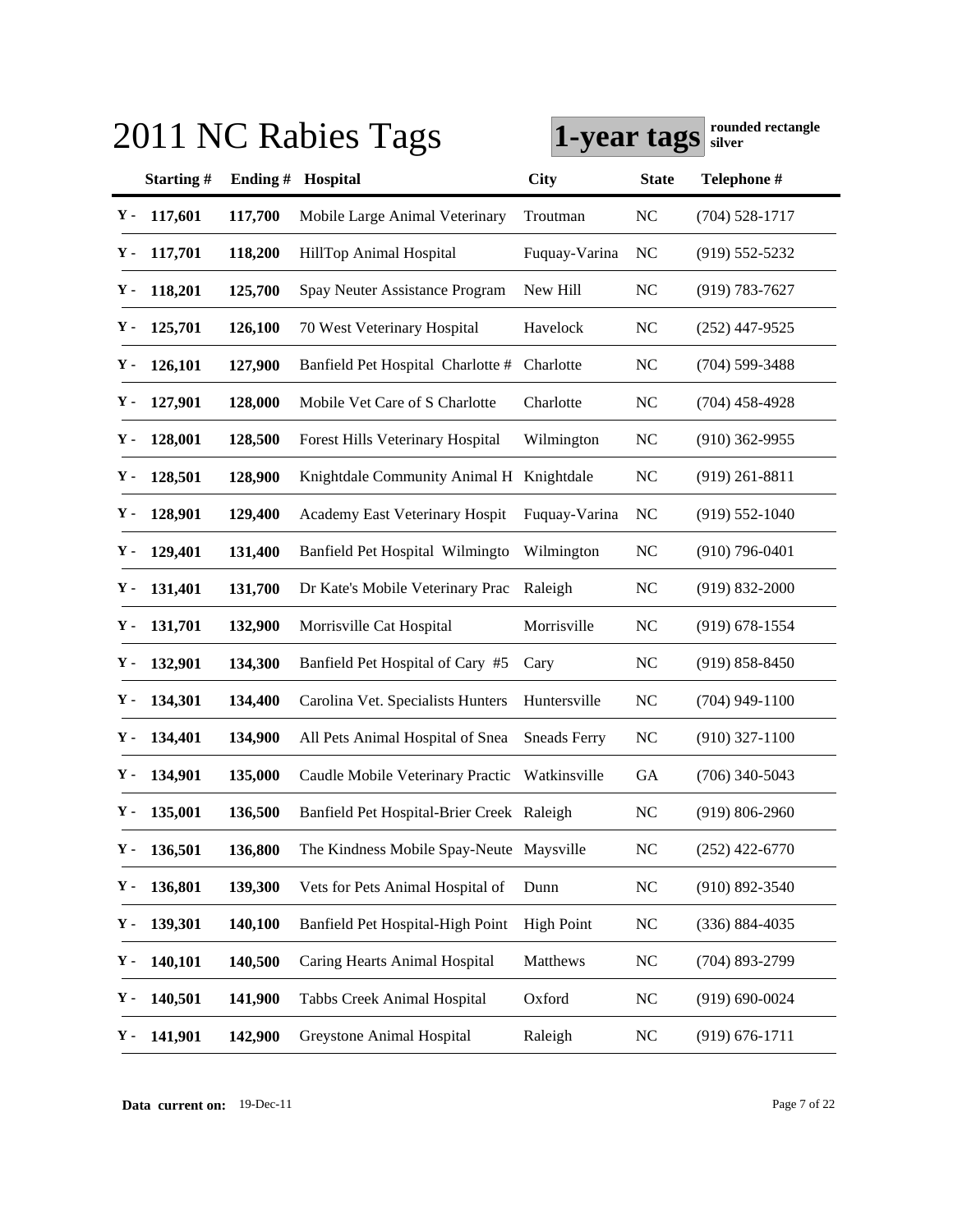|    |               |            | 2011 NC Rabies Tags                            | 1-year tags        |              | rounded rectangle<br>silver |
|----|---------------|------------|------------------------------------------------|--------------------|--------------|-----------------------------|
|    | Starting#     | Ending $#$ | Hospital                                       | City               | <b>State</b> | Telephone #                 |
| Υ- | 142,901       | 144,900    | Banfield Pet Hospital-Wake Fore                | <b>Wake Forest</b> | <b>NC</b>    | $(919) 562 - 3852$          |
| Υ. | 143,401       | 143,900    | Banfield Pet Hospital #2229 Mor                | Morrisville        | <b>NC</b>    | 919-467-1562                |
| Υ. | 144,901       | 148,900    | Banfield Pet Hospital Jacksonvill Jacksonville |                    | <b>NC</b>    | $(910)$ 938-1627            |
| у. | 148,901       | 149,100    | Julie Collins CRV                              | Raleigh            | <b>NC</b>    | $(919)$ 851-4854            |
| Υ. | 149,301       | 149,400    | Nature Veterinary Center                       | South Hill         | VA           | $(434)$ 447-3553            |
| Υ. | 149,301       | 149,400    | Clarksville Veterinary Clinic                  | Clarksville        | VA           | $(434)$ 374-0166            |
| Υ. | 149,601       | 151,800    | Asheville Humane Society                       | Asheville          | <b>NC</b>    | $(828)$ 253-6807            |
| Υ. | 151,801       | 161,800    | <b>Nash County Animal Control</b>              | Nashville          | <b>NC</b>    | $(252)$ 459-9855            |
| Υ. | 161,801       | 164,800    | <b>Iredell County Animal Control</b>           | Statesville        | NC           | $(704)$ 878-5424            |
| Υ. | 165,801       | 166,800    | Humane Society of Concord/Grea Concord         |                    | <b>NC</b>    | $(704) 782 - 9416$          |
| Υ. | 166,801       | 169,300    | Durham County Animal Control                   | Durham             | <b>NC</b>    | $(919) 560 - 0630$          |
| Υ. | 169,301       | 171,800    | Davidson County Health Depart                  | Lexington          | <b>NC</b>    | $(336)$ 242-2310            |
| Υ. | 171,801       | 177,300    | City of Charlotte/Mecklenburg A                | Charlotte          | NC           | $(704)$ 336-6695            |
| Υ. | 177,301       | 179,000    | Caldwell County Animal Control                 | Lenoir             | NC           | $(828)$ 757-8625            |
| Υ- | 179,001       | 182,000    | <b>Burlington Animal Shelter/Adopt</b>         | Haw River          | <b>NC</b>    | $(336) 578 - 0343$          |
| Υ. | 182,001       | 184,500    | Animal Center of Moore County                  | Carthage           | <b>NC</b>    | $(910)$ 947-2858            |
|    | $Y - 184,501$ | 188,500    | Wake County Animal Care & Co                   | Raleigh            | NC           | (919) 212-7387              |
| Υ. | 188,501       | 189,000    | Vance County Animal Shelter                    | Henderson          | <b>NC</b>    | $(252)$ 492-3136            |
| Υ. | 189,001       | 194,500    | <b>United Animal Coalition (Shelter</b>        | Greensboro         | <b>NC</b>    | $(336)$ 297-5020            |
| Υ. | 194,501       | 195,600    | <b>Alexander County Animal Contro</b>          | Taylorsville       | <b>NC</b>    | (828) 632-1199              |
| Υ. | 195,601       | 196,600    | Banfield Pet Hospital #600                     | Durham             | <b>NC</b>    | $(919)$ 402-8801            |
| Υ. | 196,601       | 196,800    | Cabarrus Pets Society, Inc.                    | Concord            | NC           | $(704)$ 785-8746            |
| Υ. | 196,801       | 197,100    | Cashiers-Highlands Humane Soci Cashiers        |                    | NC           | (828) 743-5752              |

**Data current on:** 19-Dec-11 Page 8 of 22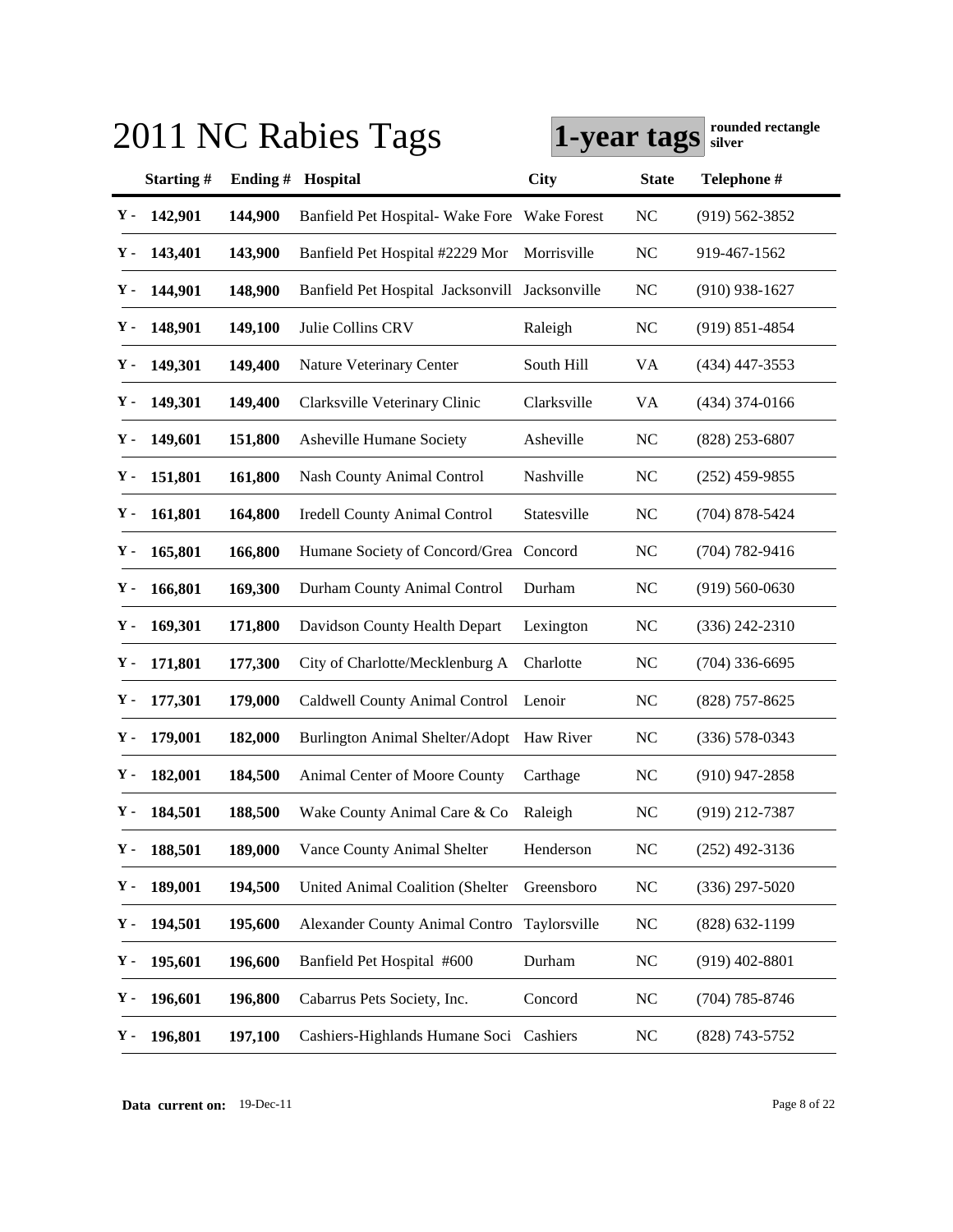|    |               |            | 2011 NC Rabies Tags                        | 1-year tags          |                | rounded rectangle<br>silver |
|----|---------------|------------|--------------------------------------------|----------------------|----------------|-----------------------------|
|    | Starting#     | Ending $#$ | Hospital                                   | City                 | <b>State</b>   | Telephone #                 |
| Υ- | 197,101       | 198,800    | Cumberland County Health Dept.             | Fayetteville         | <b>NC</b>      | $(910)$ 433-3673            |
| Υ. | 198,801       | 200,300    | Durham County Animal Shelter               | Durham               | N <sub>C</sub> | $(919) 560 - 0640$          |
| Υ- | 200,301       | 202,800    | Forsyth County Animal Shelter              | <b>Winston Salem</b> | NC             | $(336)$ 703-2482            |
| Υ- | 202,801       | 203,300    | Forsyth County Health Dept                 | <b>Winston Salem</b> | NC             | $(336)$ 703-3149            |
| Υ- | 203,301       | 203,700    | Greene County Health Dept                  | Snow Hill            | <b>NC</b>      | $(252)$ 747-8183            |
| Υ. | 203,701       | 205,200    | <b>NCSU CVM Mobile Surgery</b>             | Raleigh              | <b>NC</b>      | $(919) 606 - 2752$          |
| Υ. | 205,201       | 205,800    | <b>NCSU CVM Pharmacy</b>                   | Raleigh              | <b>NC</b>      | $(919) 513 - 6572$          |
| Υ. | 205,801       | 227,800    | New Hanover County Animal Co               | Wilmington           | NC             | $(910)$ 798-7500            |
| Υ. | 227,801       | 231,300    | Pet Overpopulation Patrol                  | Chapel Hill          | NC             | $(919)$ 942-2250            |
| Υ. | 231,301       | 231,400    | <b>Wilkes County Animal Control</b>        | Wilkesboro           | <b>NC</b>      | $(336)$ 903-7688            |
| Υ. | 231,401       | 233,400    | Granville Co Animal Control                | Oxford               | <b>NC</b>      | $(919) 693 - 6749$          |
| Υ. | 233,401       | 233,900    | Warrenton Animal Clinic                    | Warrenton            | <b>NC</b>      | $(252)$ 257-0737            |
| Υ. | 233,901       | 237,400    | Pender Co Animal Control                   | Burgaw               | NC             | $(910)$ 259-1349            |
| Υ. | 237,401       | 237,600    | Close Calls, PLLC                          | Raleigh              | NC             | (919) 749-3590              |
| Υ. | 237,601       | 237,700    | Healthy Pets Mobile Vet                    | Clayton              | <b>NC</b>      | $(919)$ 329-7387            |
| Υ. | 237,701       | 238,600    | Banfield Pet Hospital of Apex #6 Apex      |                      | <b>NC</b>      | (919) 387-0954              |
|    | $Y - 238,601$ | 241,900    | Safe Haven for Cats, attn: Dr. Pet Raleigh |                      | NC             | $(919) 872 - 1128$          |
| Υ. | 241,901       | 243,900    | Union County Animal Services B             | Monroe               | <b>NC</b>      | $(704)$ 283-3548            |
| Υ. | 243,901       | 244,000    | The Oaks Veterinary Clinic                 | Smithfield           | VA             | $(757)$ 357-2324            |
| Υ. | 244,001       | 245,500    | Banfield Pet Hospital #1095 Moo            | Mooresville          | <b>NC</b>      | (704) 799-3812              |
| Υ. | 246,001       | 246,800    | Heritage Animal Hospital                   | Wake Forest          | <b>NC</b>      | $(919)$ 453-1112            |
| Υ. | 246,801       | 247,500    | Randolph County Animal Control Asheboro    |                      | NC             | $(336) 683 - 8235$          |
| Υ. | 247,501       | 247,900    | Second Chance Pet Adoptions                | Raleigh              | <b>NC</b>      | $(919) 851 - 8404$          |

**Data current on:** 19-Dec-11 Page 9 of 22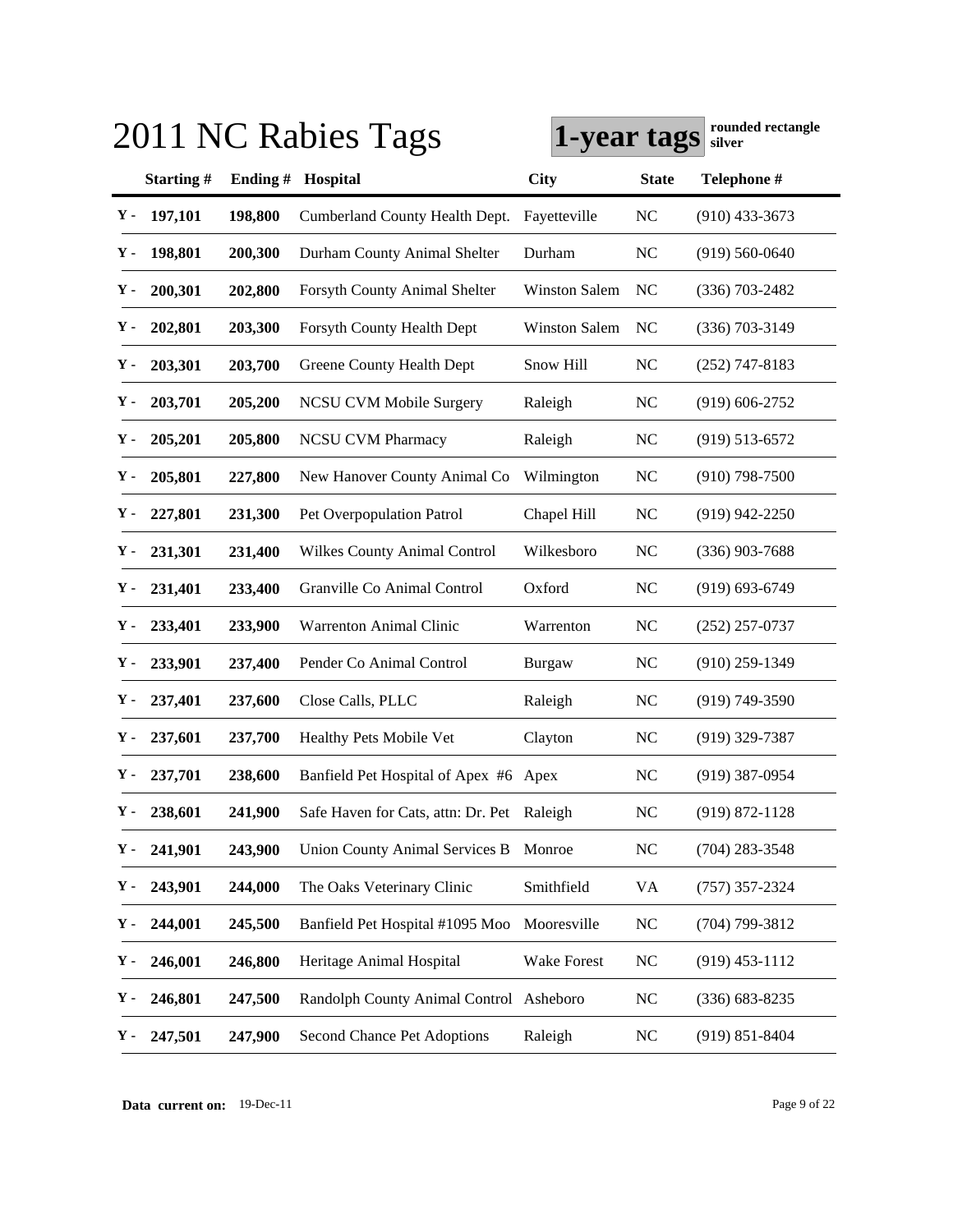|     |           |         | 2011 NC Rabies Tags                           | rounded rectangle<br>1-year tags<br>silver |              |                    |
|-----|-----------|---------|-----------------------------------------------|--------------------------------------------|--------------|--------------------|
|     | Starting# | Ending# | Hospital                                      | City                                       | <b>State</b> | Telephone #        |
| Υ-  | 247,901   | 249,000 | Banfield Pet Hospital #412                    | Greensboro                                 | <b>NC</b>    | $(336) 852 - 6121$ |
| Υ.  | 249,001   | 249,500 | Banfield Pet Hospital #414 Winst              | <b>Winston Salem</b>                       | NC           | $(336)$ 377-3026   |
| Υ.  | 249,501   | 250,300 | Mitchell County Animal Rescue                 | <b>Spruce Pines</b>                        | <b>NC</b>    | $(828) 765 - 6952$ |
| Υ.  | 250,301   | 251,100 | <b>Foothills Humane Society</b>               | Columbus                                   | NC           | (828) 863-4444     |
| Υ.  | 251,101   | 251,400 | Huntersville Animal Control                   | Huntersville                               | <b>NC</b>    | $(704)$ 875-6542   |
| Υ.  | 251,401   | 252,400 | Riverbend Swine Consulting, PC                | Goldsboro                                  | <b>NC</b>    | $(919) 731 - 3002$ |
| Υ.  | 252,401   | 254,400 | Banfield Pet Hospital #415 Fayet Fayetteville |                                            | <b>NC</b>    | $(910) 864 - 1337$ |
| Υ.  | 254,401   | 255,400 | <b>Buckley Animal Hospital</b>                | Charlotte                                  | NC           | $(704) 540 - 5077$ |
| Υ.  | 255,301   | 255,400 | Animal Medical Center                         | Danville                                   | VA           | (434) 793-6477     |
| Υ.  | 255,401   | 256,200 | Banfield Pet Hospital of Arden #              | Arden                                      | <b>NC</b>    | $(828) 681 - 0519$ |
| Υ.  | 256,201   | 257,400 | Cat Care Veterinary Clinic                    | Morrisville                                | <b>NC</b>    | $(919)$ 380-2737   |
| Υ.  | 257,401   | 258,100 | Banfield Pet Hospital - Sou. Pine             | Aberdeen                                   | <b>NC</b>    | $(910) 692 - 4931$ |
| Υ.  | 258,101   | 259,400 | Four Paws Veterinary Hospital                 | Southport                                  | <b>NC</b>    | $(910)$ 457-7387   |
| Υ.  | 259,401   | 260,000 | Grassy Creek Animal Hospital                  | King                                       | <b>NC</b>    | $(336)$ 983-2011   |
| Υ.  | 260,001   | 260,100 | Chatham County Animal Control                 | Pittsboro                                  | <b>NC</b>    | $(919) 542 - 7203$ |
| Υ.  | 260,101   | 260,300 | Homeward Bound Mobile Vet Se                  | Raleigh                                    | <b>NC</b>    | $(919)$ 847-2500   |
| Y - | 260,301   | 260,800 | Carolina Animal Hospital of Cree Creedmoor    |                                            | NC           | $(919) 528 - 0606$ |
| Υ.  | 260,801   | 261,400 | Humane Society of Richmond Co Rockingham      |                                            | <b>NC</b>    | $(910) 895 - 0335$ |
| Υ.  | 261,401   | 261,700 | APS of Caswell County                         | Yanceyville                                | <b>NC</b>    | $(336) 694 - 4921$ |
| Υ.  | 261,701   | 262,200 | Cary Animal Control                           | Cary                                       | <b>NC</b>    | $(919)$ 319-4517   |
| Υ.  | 262,201   | 262,600 | <b>Surry County Animal Control</b>            | Dodson                                     | <b>NC</b>    | $(336)$ 401-8481   |
| Υ.  | 262,601   | 264,600 | North End Veterinary Clinic                   | Lumberton                                  | <b>NC</b>    | $(910)$ 738-9368   |
| Υ.  | 264,601   | 264,700 | Holistic Mobile Veterinary Servic Asheville   |                                            | <b>NC</b>    | $(828)$ 278-0450   |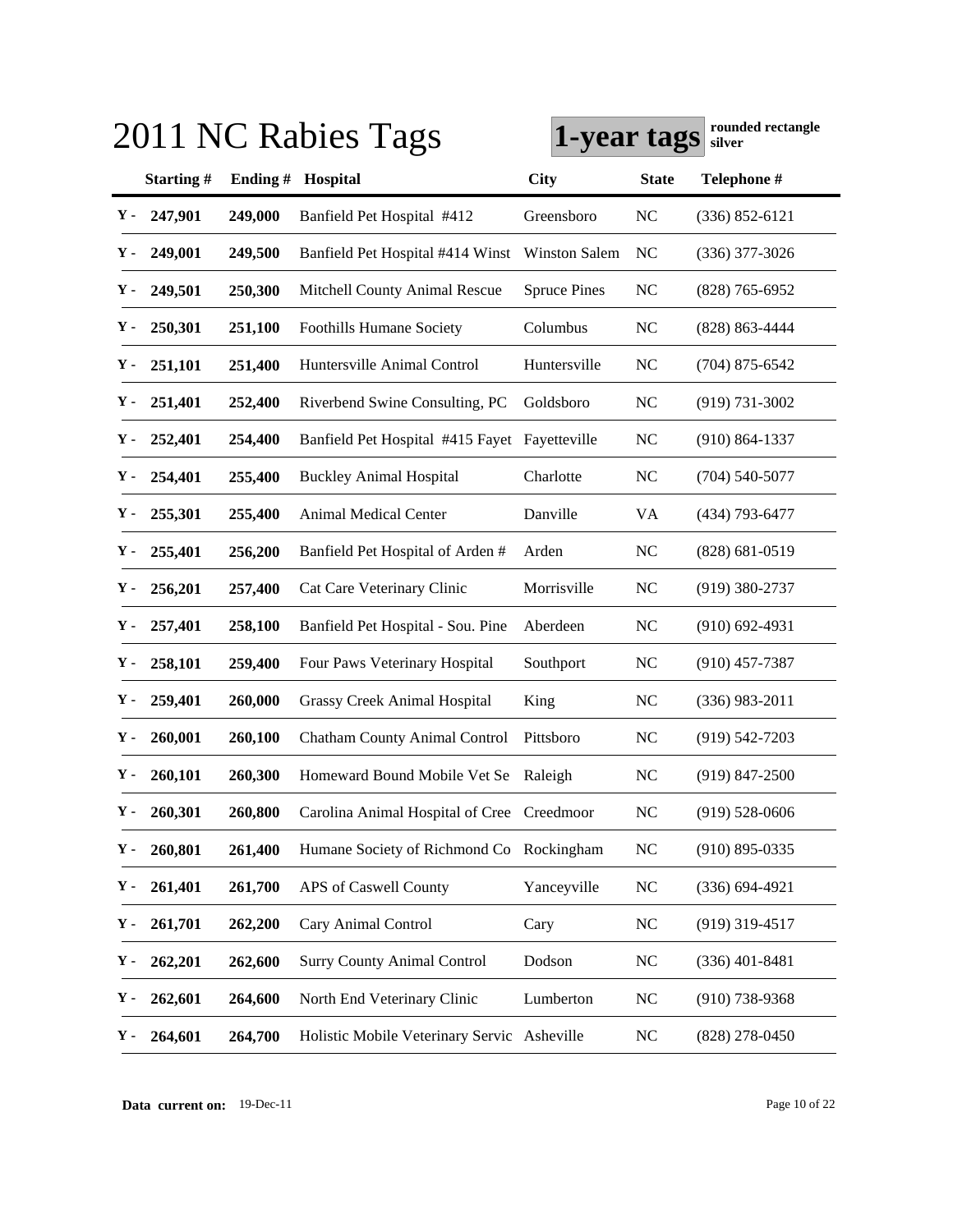| 2011 NC Rabies Tags |         |                                               | rounded rectangle<br>1-year tags<br>silver |                |                    |
|---------------------|---------|-----------------------------------------------|--------------------------------------------|----------------|--------------------|
| Starting#           | Ending# | Hospital                                      | City                                       | <b>State</b>   | Telephone #        |
| 264,701<br>Υ-       | 264,800 | Southport Oak Island Animal Res               | Southport                                  | <b>NC</b>      | $(910)$ 457-6340   |
| 264,801<br>Y -      | 265,100 | Outback Mobile Veterinary Servi               | Morganton                                  | <b>NC</b>      | $(828)$ 448-9295   |
| 265,101<br>Υ.       | 265,500 | Chapel Hill Mobile Vet House Ca Chapel Hill   |                                            | <b>NC</b>      | $(919)$ 357-3440   |
| 265,501<br>Y -      | 265,600 | Yellowhorse Mobile Vet Service                | Concord                                    | NC             | $(704)$ 305-3673   |
| 265,601<br>у.       | 265,800 | Heart and Hand Vet Hospital                   | Charlotte                                  | <b>NC</b>      | $(704) 573 - 2744$ |
| 265,801<br>Υ.       | 266,100 | The Country Vet Mobile Veterina Hollywood     |                                            | MD             | 704-572-2251       |
| 266,101<br>Υ.       | 266,200 | Wellspring Holistic Vet Care                  | Castle Hayne                               | NC             | $(910) 763 - 1230$ |
| 266,201<br>Υ.       | 266,300 | Dr. Wrenn Mathis                              | Clinton                                    | NC             | $(910)$ 385-4873   |
| 266,301<br>Υ.       | 266,700 | <b>Tram Road Animal Hospital</b>              | Clinton                                    | <b>NC</b>      | $(910) 592 - 3102$ |
| 266,701<br>Υ.       | 267,500 | Warren County Animal Ark (Shel                | Warrenton                                  | <b>NC</b>      | $(252)$ 257-6137   |
| 267,501<br>Υ.       | 267,800 | Paws of Hertford County                       | Como                                       | <b>NC</b>      | $(252)$ 287-8998   |
| 267,801<br>Υ.       | 268,100 | Cornelius Police Dept / Animal C              | Cornelius                                  | NC             | $(704)$ 892-1363   |
| 268,101<br>Υ.       | 269,100 | Banfield Pet Hospital #1846 Mor               | Morehead City                              | NC             | $(252)$ 247-4442   |
| 269,101<br>Υ.       | 269,600 | Dilworth Animal Hospital                      | Charlotte                                  | N <sub>C</sub> | (9704) 575-7354    |
| 269,601<br>Υ.       | 270,200 | Franklin County Animal Control                | Louisburg                                  | <b>NC</b>      | $(919)$ 496-3032   |
| 270,201<br>Υ.       | 270,500 | Mobile Laser Veterinary Services              | Raleigh                                    | <b>NC</b>      | $(919) 720 - 6686$ |
| Y -<br>270,501      | 271,500 | Banfield Pet Hospital #1510                   | Charlotte                                  | NC             | $(704)$ 599-2957   |
| 271,501<br>Υ.       | 272,100 | Banfield Pet Hospital #1511 Blac              | Charlotte                                  | <b>NC</b>      | $(704)$ 844-6676   |
| Υ-<br>272,101       | 272,200 | Cedarwood Mobile Veterinary Se                | <b>Willow Springs</b>                      | NC             | $(919)$ 422-8561   |
| Υ-<br>272,201       | 272,300 | Cats Amore Mobile Vet Practice                | Mocksville                                 | N <sub>C</sub> | $(336)$ 406-2155   |
| Υ.<br>272,301       | 272,800 | Care First Animal Hospital at Gra Morrisville |                                            | <b>NC</b>      | 919-462-1212       |
| Υ.<br>272,801       | 273,200 | Albermarle Mobile Veterinary Se               | Hertford                                   | <b>NC</b>      | 252-562-4884       |
| 273,201<br>Υ.       | 273,800 | Rowan County Animal Control/S                 | Salisbury                                  | N <sub>C</sub> | $(704)$ 216-7768   |

**Data current on:** 19-Dec-11 Page 11 of 22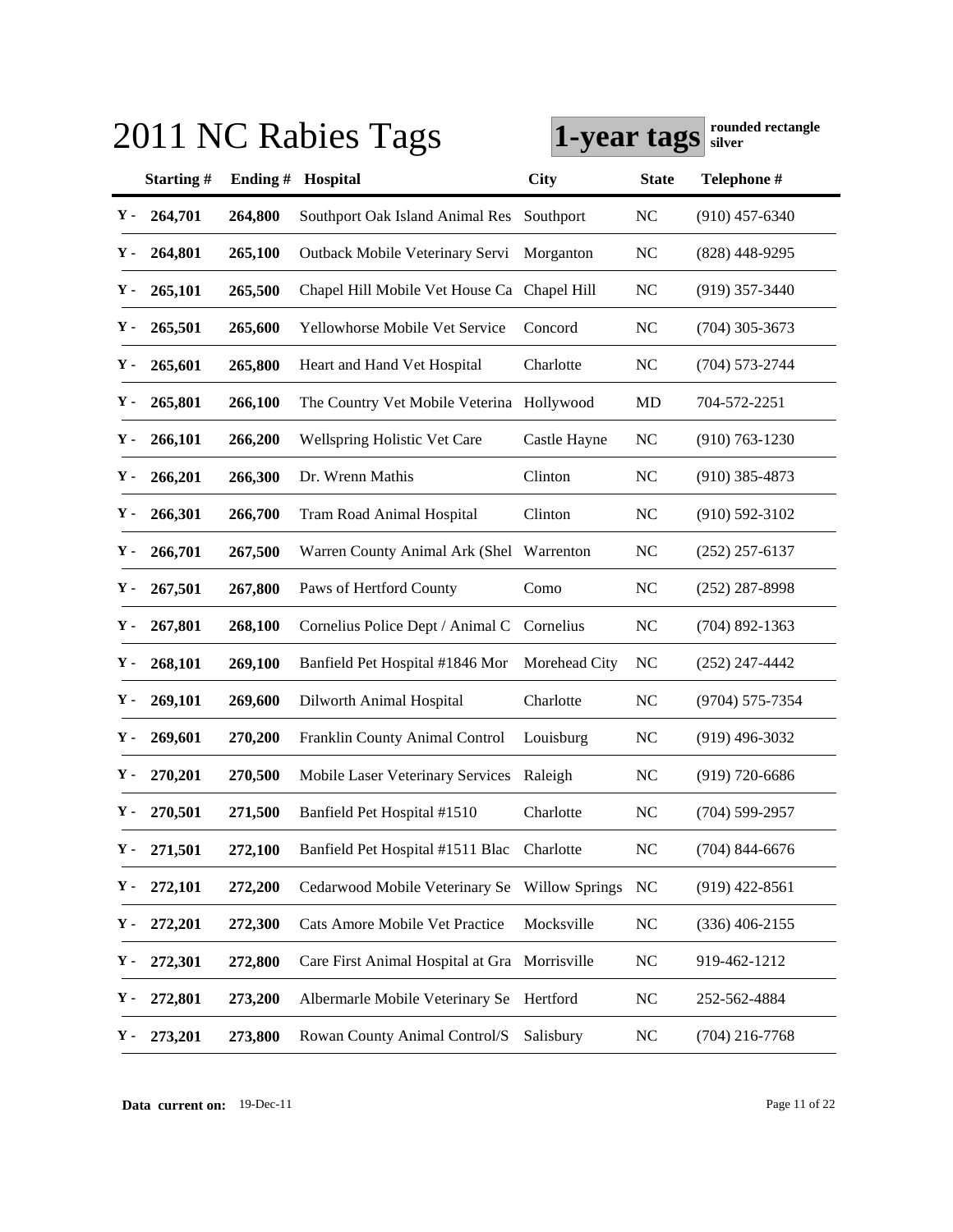|    | 2011 NC Rabies Tags |            |                                        | rounded rectangle<br>1-year tags<br>silver |              |                    |
|----|---------------------|------------|----------------------------------------|--------------------------------------------|--------------|--------------------|
|    | Starting#           | Ending $#$ | Hospital                               | <b>City</b>                                | <b>State</b> | Telephone #        |
| Υ- | 273,801             | 274,300    | <b>Lincoln County Animal Services</b>  | Lincolnton                                 | <b>NC</b>    | $(704)$ 736-8517   |
| Υ. | 274,301             | 274,400    | Piedmont Equine Mobile Veterin         | Marshville                                 | <b>NC</b>    | $(704)$ 989-3933   |
| Υ. | 275,201             | 275,900    | Banfield, Pet Hospital Asheville       | Asheville                                  | <b>NC</b>    | $(828) 298 - 1800$ |
| Υ. | 275,901             | 276,200    | <b>Cotswold Animal Hospital</b>        | Charlotte                                  | <b>NC</b>    | $(704)$ 365-3787   |
| Υ. | 276,201             | 276,900    | Surry Spay Neuter Clinic               | Ararat                                     | <b>NC</b>    | $(336)$ 756-2578   |
| Υ. | 276,901             | 277,500    | Harmony Animal Hospital                | Apex                                       | <b>NC</b>    | $(919)$ 303-3456   |
| Υ. | 277,501             | 277,600    | Paws At Your Doorstep Mobile           | Cary                                       | <b>NC</b>    | 919-247-2670       |
| Υ. | 277,601             | 277,700    | Health in Harmony Int. Mobile V        | Apex                                       | <b>NC</b>    | 919-924-4429       |
| Υ. | 277,801             | 277,900    | Alexander At The Park Vet Hospi Durham |                                            | <b>NC</b>    | 919-484-9909       |
| Υ. | 277,901             | 278,000    | Mobile Equine & House Call Ser         | Charlotte                                  | <b>NC</b>    | 704-541-3966       |
| Υ. | 278,101             | 278,200    | Downtown Mobile Vet Service            | Raleigh                                    | <b>NC</b>    | 919-917-8312       |
| Υ. | 278,201             | 279,000    | Animal Hospital of Mebane              | Mebane                                     | <b>NC</b>    | $(919)$ 304-1600   |
| Υ. | 279,001             | 279,500    | Keel's Critter Mobile Service          | Robersonville                              | NC           | $(252) 531 - 4105$ |
| у. | 279,501             | 281,000    | <b>Burlington Road Animal Hospital</b> | Greensboro                                 | <b>NC</b>    | $(336)$ 375-3939   |
| Υ. | 281,001             | 281,500    | Humane Society Spay/Neuter             | Charlotte                                  | <b>NC</b>    | $(704)$ 333-4130   |
| Υ. | 281,501             | 283,500    | Banfield Pet Hospital #413             | Greensboro                                 | <b>NC</b>    | $(336)$ 545-8333   |
| Υ. | 283,501             | 283,900    | Transylvania County Animal Ser         | <b>Brevard</b>                             | NC           | 828-883-3713       |
| Υ. | 283,901             | 284,000    | Natural Wellness Mobile Vet            | Fayetteville                               | <b>NC</b>    | 910-728-6554       |
| Υ. | 284,001             | 285,000    | Banfield Pet Hospital Garner #59       | Garner                                     | <b>NC</b>    | $(919)$ 661-1926   |
| Υ. | 285,001             | 286,000    | Dr. P J Boatwright                     | <b>Brevard</b>                             | <b>NC</b>    | (828) 553-5792     |
| Υ. | 286,001             | 287,500    | Thomasville Veterinary Hospital,       | Thomasville                                | <b>NC</b>    | $(336)$ 475-9119   |
| Υ. | 287,501             | 289,000    | <b>Banfield Pet Hospital Matthews</b>  | Matthews                                   | <b>NC</b>    | $(704)$ 847-7001   |
| Υ. | 289,001             | 289,500    | Animal Hospital                        | Whiteville                                 | <b>NC</b>    | $(910)$ 642-3221   |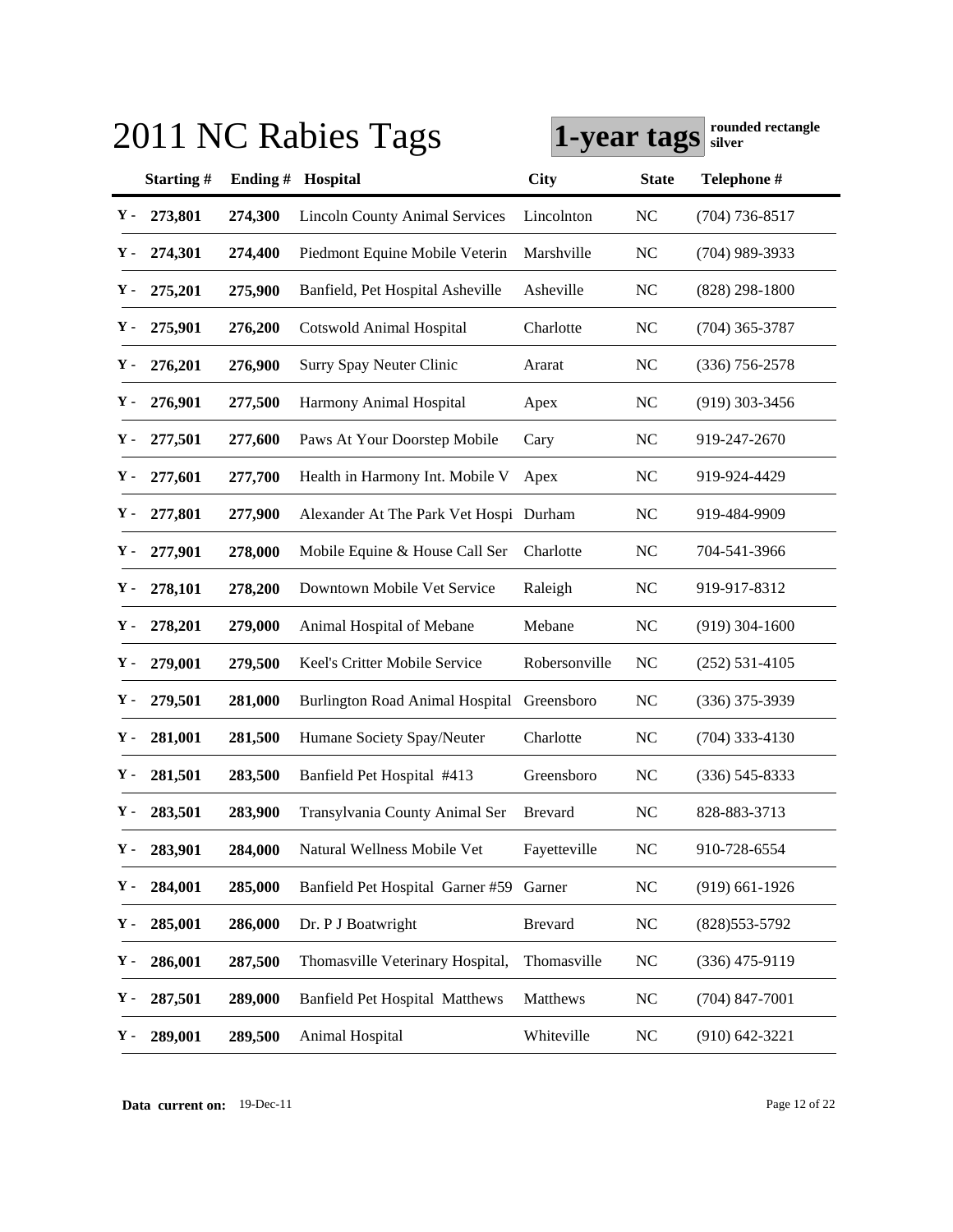|             |           |            | 2011 NC Rabies Tags                         | 1-year tags   |                | rounded rectangle<br>silver |
|-------------|-----------|------------|---------------------------------------------|---------------|----------------|-----------------------------|
|             | Starting# | Ending $#$ | Hospital                                    | <b>City</b>   | <b>State</b>   | Telephone #                 |
| Υ-          | 289,501   | 290,500    | Banfield Pet Hospital Pineville # Pineville |               | <b>NC</b>      | $(704) 542 - 8339$          |
| Υ.          | 290,501   | 292,000    | Wilmington Animal Health Care               | Wilmington    | <b>NC</b>      | $(910) 791 - 7101$          |
| Υ.          | 292,001   | 292,500    | Banfield Pet Hospital White Oak             | Garner        | <b>NC</b>      | $(919)$ 771-2344            |
| Υ.          | 292,501   | 293,000    | Alamance Animal Emergency Ho                | Burlington    | <b>NC</b>      | $(336)$ 228-7226            |
| Υ.          | 293,001   | 293,500    | Catawba County Animal Control               | Newton        | <b>NC</b>      | $(828)$ 464-7686            |
| Υ.          | 293,501   | 294,500    | Shelton's Veterinary Clinic                 | Williamston   | <b>NC</b>      | $(252)$ 792-2808            |
| Υ.          | 294,501   | 295,500    | SPCA of the Triad                           | Greensboro    | <b>NC</b>      | $(336)$ 375-3222            |
| Υ.          | 295,501   | 296,500    | Cherokee County Health Depart               | Murphy        | <b>NC</b>      | (828) 835-3853              |
| у.          | 296,501   | 297,000    | <b>Central Animal Hospital</b>              | Fayetteville  | NC             | $(910)$ 484-5104            |
| у.          | 297,001   | 297,500    | <b>Plantation Animal Hospital</b>           | Clayton       | <b>NC</b>      | $(919)$ 359-9977            |
| Υ.          | 297,501   | 298,500    | Armstrong Animal Clinic                     | Charlotte     | <b>NC</b>      | $(704)$ 334-1996            |
| Υ.          | 298,501   | 298,800    | Bear Creek Mobile Vet Service               | Alermarle     | NC             | $(704)$ 463-7677            |
| у.          | 298,801   | 298,900    | Whispering Waters Animal Care/              | Boone         | NC             | $(828)$ 264-8077            |
| у.          | 298,901   | 299,800    | Banfield Pet Hospital #1508                 | Concord       | <b>NC</b>      | $(704) 782 - 3921$          |
| у.          | 299,601   | 299,900    | Paws & Claws Mobile Vet                     | Huntersville  | <b>NC</b>      | $(704)$ 779-4200            |
| Υ.          | 299,901   | 300,200    | Veterinary House Calls of Hickor            | Hickory       | <b>NC</b>      | $(828)$ 345-1998            |
| Υ-          | 300,201   | 300,600    | Macon County Animal Control                 | Franklin      | NC             | (828) 349-2490              |
| Υ.          | 300,601   | 301,000    | Ambassador Mobile Veterinarian              | Greensboro    | <b>NC</b>      | $(336)$ 379-1227            |
| ${\bf Y}$ - | 301,001   | 301,100    | Large Animal Veterinary Service             | Youngsville   | <b>NC</b>      | $(919)$ 554-1176            |
| Υ.          | 301,201   | 301,500    | <b>Bladen County Animal Control</b>         | Elizabethtown | <b>NC</b>      | 910-862-6918                |
| Υ.          | 301,501   | 301,800    | <b>Burke County Sheriff Dept Anim</b>       | Morganton     | <b>NC</b>      | $(828)$ 438-5500            |
| Υ.          | 301,801   | 301,900    | Dr Charles Loops                            | Pittsboro     | <b>NC</b>      | $(919)$ 542-0442            |
| Υ.          | 301,901   | 302,300    | Pamlico Co Health Dept                      | Bayboro       | N <sub>C</sub> | $(252)$ 745-5634            |

**Data current on:** 19-Dec-11 Page 13 of 22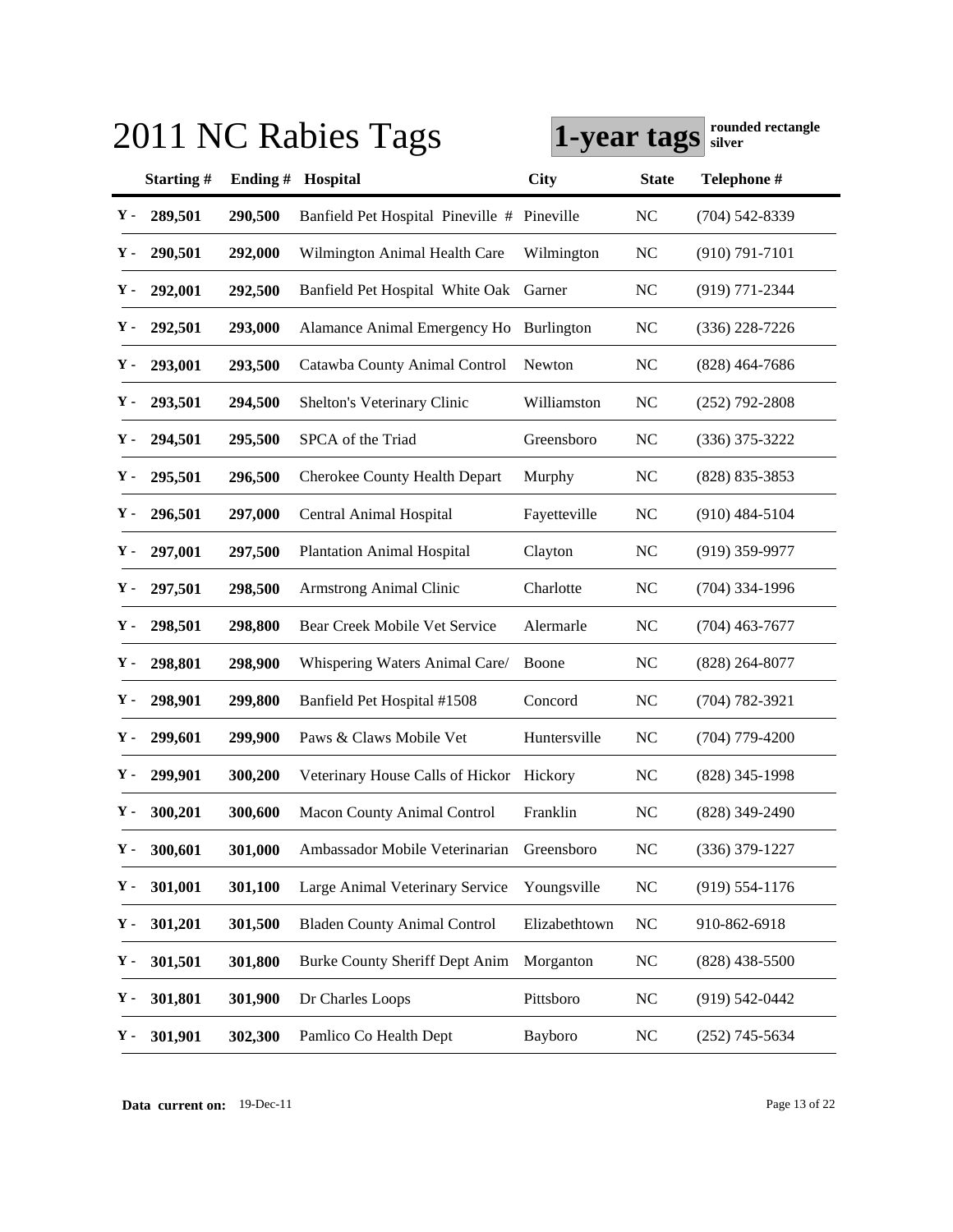|                |           | 2011 NC Rabies Tags                   | rounded rectangle<br>1-year tags<br>silver |              |                    |
|----------------|-----------|---------------------------------------|--------------------------------------------|--------------|--------------------|
| Starting#      | Ending#   | Hospital                              | <b>City</b>                                | <b>State</b> | Telephone #        |
| 302,301<br>Υ-  | 302,400   | Hyde County Rabies Clinic             | Fairfield                                  | NC           | $(252)$ 945-5543   |
| 302,401<br>Υ.  | 302,500   | Judy A. Cary CRV (Pet Partners        | Lenoir                                     | <b>NC</b>    | 828-754-8114       |
| 302,501<br>Υ.  | 302,600   | Friend Mobile Vet Service             | Apex                                       | NC           | 919-800-8499       |
| 302,601<br>Υ.  | 302,700   | Maiden Equine Hospital                | Maiden                                     | <b>NC</b>    | $(828)$ 428-8093   |
| 302,701<br>Υ.  | 302,800   | Dr. Colette A. Kirk                   | <b>Winston Salem</b>                       | <b>NC</b>    | 205-225-9699       |
| 302,801<br>Υ.  | 303,000   | Vale Veterinary Hospital PLLC         | Vale                                       | <b>NC</b>    | $(704)$ 462-2901   |
| 303,001<br>Υ.  | 3,031,100 | Lake Norman Equine Clinic             | Mooresville                                | <b>NC</b>    | $(704)$ 278-0321   |
| 303,101<br>Υ.  | 304,400   | Banfield Pet Hospital Knightdale      | Knightdale                                 | <b>NC</b>    | $(919)$ 266-1747   |
| 304,401<br>Υ.  | 304,600   | Freer Equine Mobile Vet Svcs          | Tryon                                      | <b>NC</b>    | (828) 894-2627     |
| 304,601<br>Υ.  | 304,700   | Macon County Humane Society           | Franklin                                   | <b>NC</b>    | $(828) 524 - 4588$ |
| 304,701<br>Υ.  | 304,800   | Carolina Vet. Specialists Charlott    | Charlotte                                  | <b>NC</b>    | $(704) 504 - 9608$ |
| 304,801<br>Υ.  | 304,900   | Carolina Vet. Specialists Hunters     | Huntersville                               | NC           | $(704)$ 949-1100   |
| 304,901<br>Υ.  | 305,600   | Appalachian-New River Veter. A        | Boone                                      | NC           | $(828)$ 264-5621   |
| 305,601<br>Υ.  | 305,700   | Phillips Animal Medical Hospital      | Gastonia                                   | <b>NC</b>    | $(704)$ 867-3514   |
| 305,701<br>Υ.  | 305,900   | Greystone Animal Hospital             | Raleigh                                    | <b>NC</b>    | $(919) 676 - 1711$ |
| 305,910<br>Υ.  | 306,000   | NorthLake Mobile Vet Equine Se        | Statesville                                | <b>NC</b>    | 704-876-0303       |
| 306,001<br>Υ - | 310,500   | Spay Neuter Vet Clinic of Sandhi Vass |                                            | NC           | $(910) 692 - 3499$ |
| Υ.<br>306,601  | 306,700   | <b>Stanly County HD Animal Contr</b>  | Albermarle                                 | <b>NC</b>    | 704-982-8354       |
| Υ.<br>310,501  | 312,500   | Animal Hospital of Beulaville, P.     | Beulaville                                 | <b>NC</b>    | $(910)$ 298-8188   |
| Υ.<br>312,501  | 314,500   | Animal Hospital of Kannapolis C       | Kannapolis                                 | <b>NC</b>    | $(704)$ 938-4606   |
| Υ.<br>314,501  | 316,000   | <b>Bladen Animal Hospital</b>         | Elizabethtown                              | <b>NC</b>    | $(910) 862 - 3960$ |
| Υ.<br>316,001  | 317,200   | <b>Bunn Animal Hospital</b>           | <b>Bunn</b>                                | <b>NC</b>    | $(919)$ 496-7401   |
| Υ.<br>317,201  | 318,500   | Wayne County Animal Control           | Goldsboro                                  | <b>NC</b>    | $(919) 731 - 1439$ |

**Data current on:** 19-Dec-11 Page 14 of 22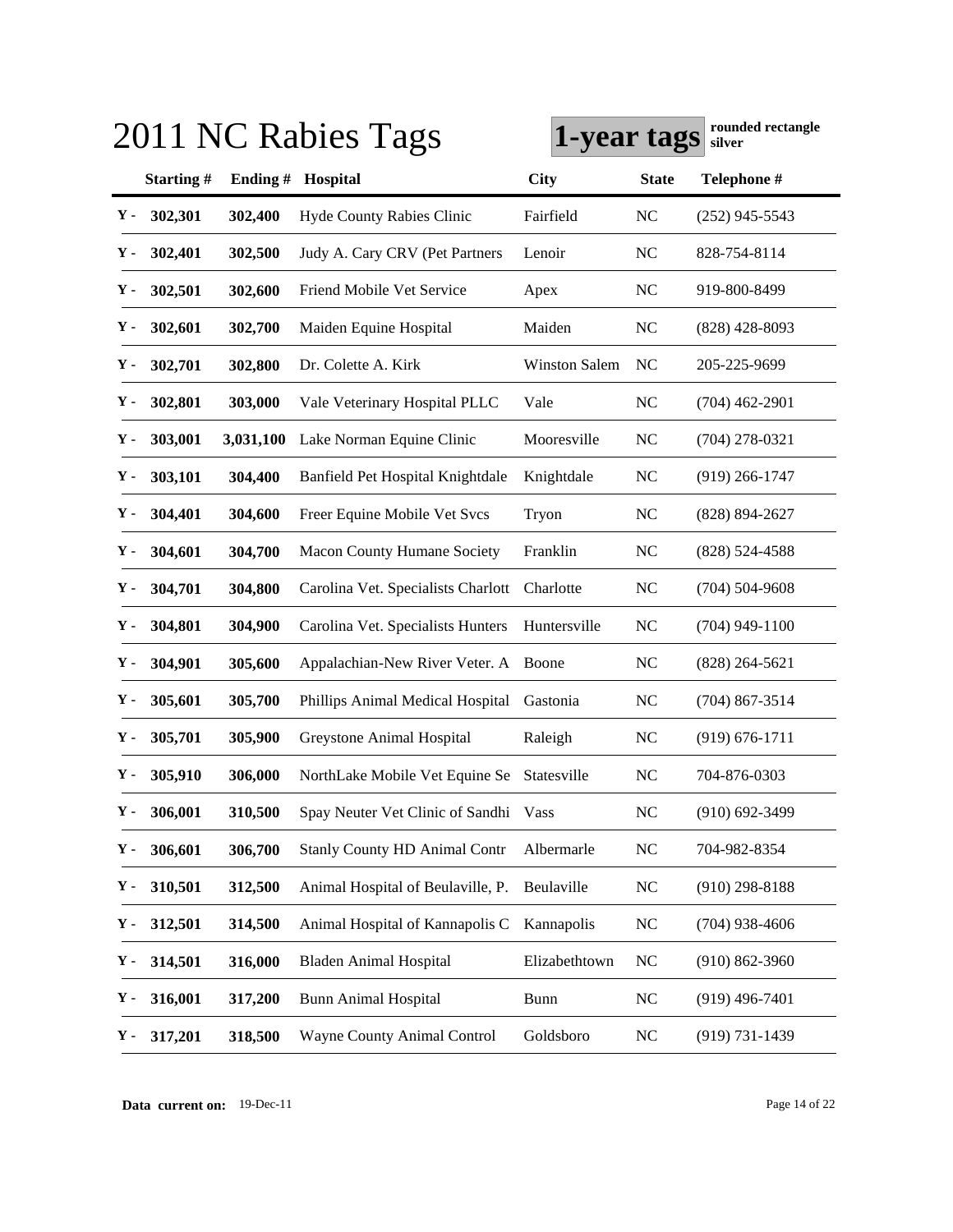|    |               |         | 2011 NC Rabies Tags                        | 1-year tags       |                | rounded rectangle<br>silver |
|----|---------------|---------|--------------------------------------------|-------------------|----------------|-----------------------------|
|    | Starting#     | Ending# | Hospital                                   | City              | <b>State</b>   | Telephone #                 |
| Υ- | 318,501       | 319,400 | Banfield Pet Hospital #1413                | <b>Burlington</b> | <b>NC</b>      | $(336) 524-9106$            |
| Υ. | 319,401       | 319,500 | East Wake Animal Hospital                  | Zebulon           | N <sub>C</sub> | 919-375-4180                |
| Υ- | 319,501       | 319,600 | All Creatures Pet Hospital                 | Stanley           | <b>NC</b>      | $(704)$ 263-1366            |
| Υ- | 319,601       | 319,800 | Dr Ivey Smith                              | Snow Hill         | N <sub>C</sub> | $(252)$ 714-9581            |
| Υ- | 319,801       | 320,000 | Western Wake Veterinary Servic             | Apex              | <b>NC</b>      | $(919)$ 362-1344            |
| Υ. | 320,001       | 320,800 | Cat Care Veterinary Clinic                 | Morrisville       | <b>NC</b>      | $(919)$ 380-2737            |
| Υ- | 320,801       | 321,000 | UNC-Chapel Hill                            | Chapel Hill       | <b>NC</b>      | $(919)$ 966-2906            |
| Υ- | 321,001       | 323,000 | Humane Society Spay/Neuter                 | Charlotte         | <b>NC</b>      | $(704)$ 333-4130            |
| Υ- | 323,001       | 323,800 | <b>Madison County Animal Shelter</b>       | Marshall          | <b>NC</b>      | $(828)$ 649-3190            |
| Υ. | 323,801       | 324,000 | <b>Gaston County Animal Control</b>        | Dallas            | N <sub>C</sub> | 704-922-9716                |
| Υ- | 324,001       | 327,000 | Humane Society Spay/Neuter                 | Charlotte         | <b>NC</b>      | $(704)$ 333-4130            |
| Υ- | 327,001       | 329,500 | Guilford Co Env Health, Attn Be            | Greensboro        | <b>NC</b>      | $(336)$ 641-4459            |
| Υ- | 329,501       | 330,300 | Care First Animal Hospital at Ob           | Raleigh           | <b>NC</b>      |                             |
| Υ- | 330,301       | 330,500 | <b>ABEVET</b>                              | Pittsboro         | <b>NC</b>      | $(919)$ 933-8680            |
| Υ. | 330,501       | 331,000 | <b>Tyson Animal Hospital</b>               | Durham            | <b>NC</b>      | $(919) 544 - 8297$          |
| Υ. | 331,001       | 332,500 | Port City Animal Hospital                  | Wilmington        | <b>NC</b>      | $(910)$ 452-4093            |
|    | $Y - 332,501$ | 332,700 | <b>Beaufort County Animal Shelter</b>      | Washington        | NC             | $(252)$ 946-4517            |
| Υ. | 332,701       | 333,000 | Vet Mobile, PLLC                           | Cary              | <b>NC</b>      | $(919)$ 467-6297            |
| Υ. | 333,001       | 334,100 | Northampton County Health Dept Jackson     |                   | <b>NC</b>      | $(252) 534 - 5841$          |
| Υ. | 334,101       | 334,600 | Brunswick County Animal Servic Supply      |                   | <b>NC</b>      | 910-754-8204                |
| Υ. | 334,501       | 335,300 | <b>Carteret County Animal Control</b>      | Morehead City     | <b>NC</b>      | 252-728-8585                |
| Υ. | 335,601       | 336,700 | Banfield Pet Hospital - Hickory            | Hickory           | <b>NC</b>      | $(828)$ 261-0356            |
| Υ. | 336,801       | 336,900 | All Paws Pet Emergency Hospital Burlington |                   | <b>NC</b>      | 336-681-4317                |

**Data current on:** 19-Dec-11 Page 15 of 22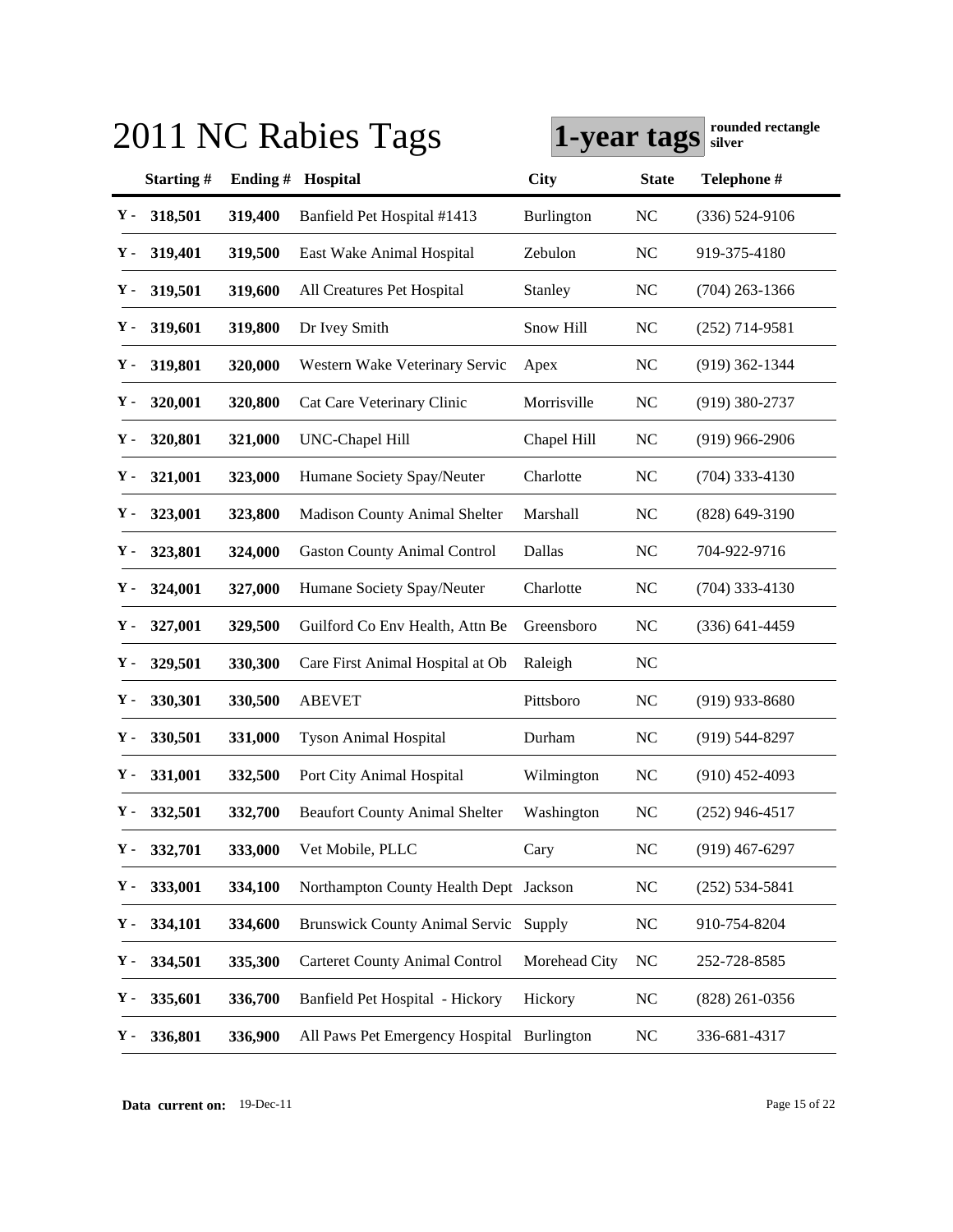|    |               |         | 2011 NC Rabies Tags                       | 1-year tags   |                | rounded rectangle<br>silver |
|----|---------------|---------|-------------------------------------------|---------------|----------------|-----------------------------|
|    | Starting#     | Ending# | Hospital                                  | <b>City</b>   | <b>State</b>   | Telephone #                 |
| Υ- | 336,901       | 337,000 | Veterinary Spec Hospital of the C         | Cary          | <b>NC</b>      | $(919)$ 233-4911            |
| Υ- | 337,001       | 337,400 | Mobile Vet to Pet Service & Clini Hickory |               | <b>NC</b>      | $(828)$ 446-9838            |
| Υ- | 337,401       | 338,200 | Banfield Pet Hospital #2128 Shar          | Charlotte     | <b>NC</b>      | 704-364-4171                |
| Υ- | 338,201       | 338,500 | <b>Stokes County Animal Shelter</b>       | Germanton     | <b>NC</b>      | $(336)$ 994-2788            |
| Υ- | 338,501       | 340,500 | Banfield Pet Hospital N Durham            | Durham        | N <sub>C</sub> | $(919) 620 - 8142$          |
| Υ- | 340,501       | 341,500 | <b>Iredell County Animal Control</b>      | Statesville   | <b>NC</b>      | $(704)$ 878-5424            |
| Υ- | 341,501       | 343,000 | Banfield Pet Hospital #1509               | Charlotte     | <b>NC</b>      | $(704) 583 - 9440$          |
| Υ- | 343,001       | 343,200 | Pleasant Garden Animal Hospital           | Greensboro    | <b>NC</b>      | $(336)$ 676-8387            |
| Υ- | 343,201       | 343,300 | NCSU, CVM, Lab Animal Resou               | Raleigh       | <b>NC</b>      | $(919) 513 - 6280$          |
| Υ- | 343,301       | 343,500 | Banfield Pet Hospital #610                | Greenville    | <b>NC</b>      | 252-756-3145                |
| Υ. | 343,501       | 343,600 | Dr Larry Watts                            | Statesville   | <b>NC</b>      | $(704)$ 878-2371            |
| Υ. | 343,601       | 344,100 | Vale Veterinary Hospital PLLC             | Vale          | <b>NC</b>      | $(704)$ 462-2901            |
| Υ. | 344,101       | 344,400 | Polk County Animal Control                | Columbus      | <b>NC</b>      | $(828) 894 - 3001$          |
| Υ. | 344,401       | 344,500 | Judy A. Cary CRV (Pet Partners            | Lenoir        | <b>NC</b>      | 828-754-8114                |
| Υ. | 344,501       | 345,000 | Catawba County Animal Control             | Newton        | <b>NC</b>      | $(828)$ 464-7686            |
| Υ. | 345,001       | 346,000 | <b>Fuquay Veterinary Hospital</b>         | Fuquay-Varina | <b>NC</b>      | $(919) 552 - 7200$          |
|    | $Y - 346,001$ | 348,000 | Wake County Animal Care & Co              | Raleigh       | NC             | $(919)$ 212-7387            |
| Υ. | 348,001       | 348,200 | Lexington Large Animal Medicin Lexington  |               | <b>NC</b>      | $(336)$ 787-4901            |
| Υ. | 348,201       | 348,500 | West Lincoln Veterinary Hospital Vale     |               | <b>NC</b>      | 704-276-1556                |
| Υ. | 348,501       | 349,500 | Halifax County Health Dept ATT            | Halifax       | <b>NC</b>      | $(252) 583 - 6651$          |
| Υ- | 349,501       | 349,600 | Fur Feathers & Scale Mobile Vet           | Jacksonville  | <b>NC</b>      | 210-722-3924                |
| Υ. | 349,601       | 349,800 | <b>Jones County Health Dept</b>           | Trenton       | <b>NC</b>      | $(252)$ 448-9111            |
| Υ. | 349,801       | 349,900 | Apex Veterinary Hosp. Small Ani Apex      |               | <b>NC</b>      | $(919)$ 362-8878            |

**Data current on:** 19-Dec-11 Page 16 of 22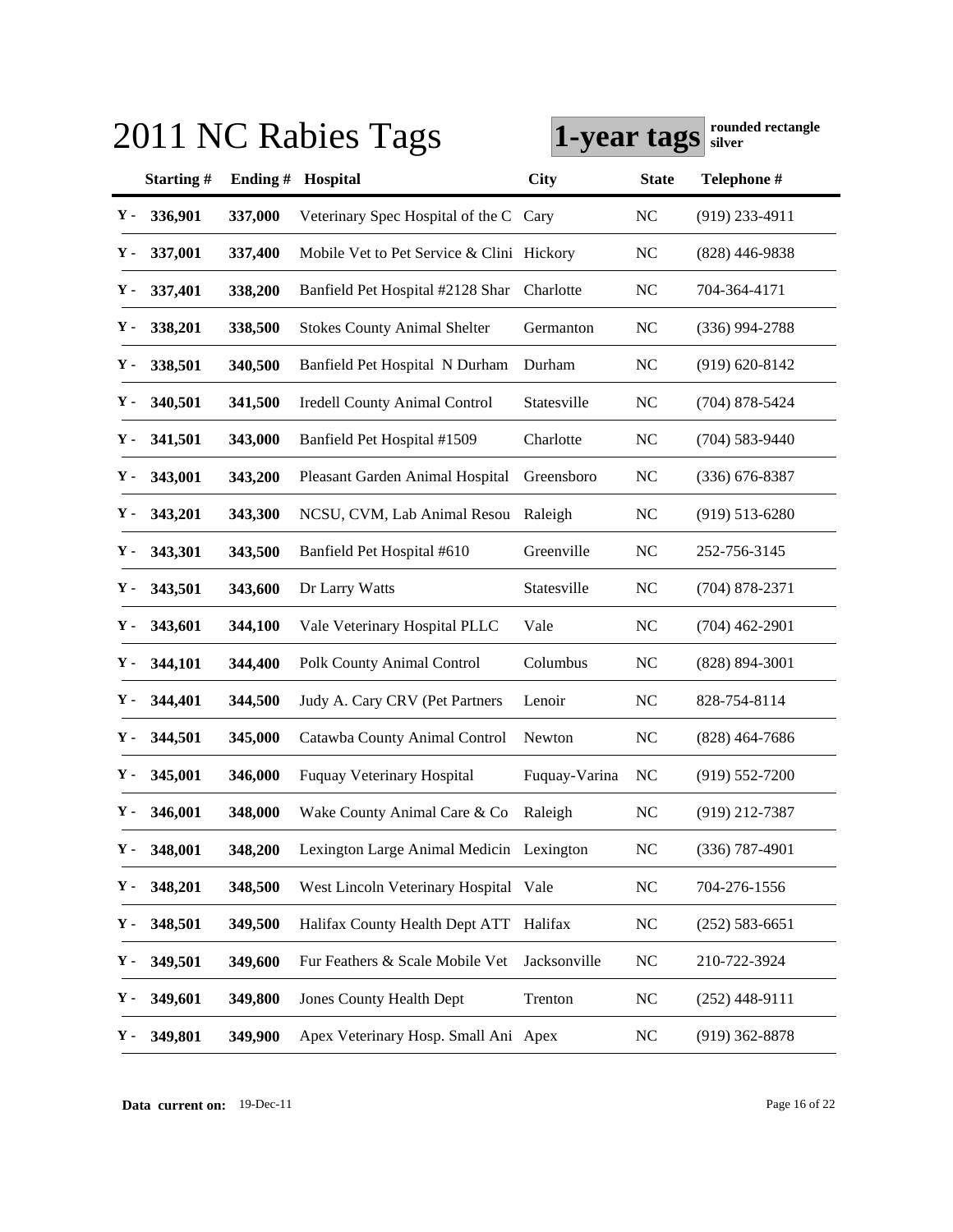|    |               |            | 2011 NC Rabies Tags                       | 1-year tags    |                | rounded rectangle<br>silver |
|----|---------------|------------|-------------------------------------------|----------------|----------------|-----------------------------|
|    | Starting#     | Ending $#$ | Hospital                                  | City           | <b>State</b>   | Telephone #                 |
| Υ- | 349,901       | 350,200    | Robeson County Animal Shelter             | St. Paul       | <b>NC</b>      | $(910) 865 - 2200$          |
| Υ- | 350,201       | 350,500    | Carolina Forest Animal Clinic             | Jacksonville   | N <sub>C</sub> | 910-347-1219                |
| Υ- | 350,501       | 350,600    | Louisburg Veterinary Clinic               | Louisburg      | <b>NC</b>      | 919-496-2638                |
| Υ- | 350,601       | 350,700    | Paws At Your Doorstep Mobile              | Cary           | N <sub>C</sub> | 919-247-2670                |
| Υ- | 350,701       | 350,900    | Wallace Animal Hospital                   | Teachey        | <b>NC</b>      | $(910)$ 285-5454            |
| Υ- | 350,901       | 351,000    | Pampered Pets Mobile Veterinary           | Wadesboro      | N <sub>C</sub> | 704-694-3429                |
| Υ- | 351,001       | 351,500    | Catawba County Animal Control             | Newton         | <b>NC</b>      | (828) 464-7686              |
| Υ- | 351,501       | 351,600    | <b>Bullock Animal Clinic</b>              | New Bern       | <b>NC</b>      | $(252)$ 637-6161            |
| Υ- | 351,601       | 351,700    | Small Ruminant & Camelid Mobi Hillborough |                | NC             | 919-618-1322                |
| Υ- | 351,701       | 351,800    | New Life Mobile Vet Service               | Surf City      | <b>NC</b>      | 910-791-1446                |
| Υ- | 351,801       | 351,900    | Carolina Veterinary Specialists           | Matthews       | N <sub>C</sub> | 704-815-3939                |
| Υ- | 351,901       | 352,300    | Carolina Veterinary Care Clinic           | Huntersville   | N <sub>C</sub> | 704-439-0600                |
| Υ- | 352,301       | 352,500    | <b>Carteret County Animal Control</b>     | Morehead City  | <b>NC</b>      | 252-728-8585                |
| Υ- | 352,501       | 352,800    | <b>Macon County Animal Control</b>        | Franklin       | <b>NC</b>      | $(828)$ 349-2490            |
| Υ- | 352,801       | 353,100    | <b>Bladen County Animal Control</b>       | Elizabethtown  | N <sub>C</sub> | 910-862-6918                |
| Υ- | 353,101       | 353,300    | <b>Carteret County Animal Control</b>     | Morehead City  | <b>NC</b>      | 252-728-8585                |
|    | $Y - 353,301$ | 353,500    | East Wake Animal Hospital                 | Zebulon        | NC             | 919-375-4180                |
| Υ. | 353,501       | 354,500    | Banfield Pet Hospital Garner #59 Garner   |                | <b>NC</b>      | $(919)$ 661-1926            |
| Υ. | 354,501       | 354,900    | Pilot Mountain Animal Hospital            | Pilot Mountain | <b>NC</b>      | $(336)$ 368-5124            |
| Υ. | 354,901       | 355,000    | Maple Veterinary Mobile Service           | Monroe         | NC             | 704-635-7788                |
| Υ. | 355,001       | 355,300    | Outback Mobile Veterinary Servi           | Morganton      | <b>NC</b>      | (828) 448-9295              |
| Υ. | 355,301       | 355,500    | Albermarle Mobile Veterinary Se           | Hertford       | NC             | 252-562-4884                |
| Υ. | 355,301       | 355,500    | Medicine Man Mobile Vet                   | Morganton      | <b>NC</b>      | (828) 439-3905              |

**Data current on:** 19-Dec-11 Page 17 of 22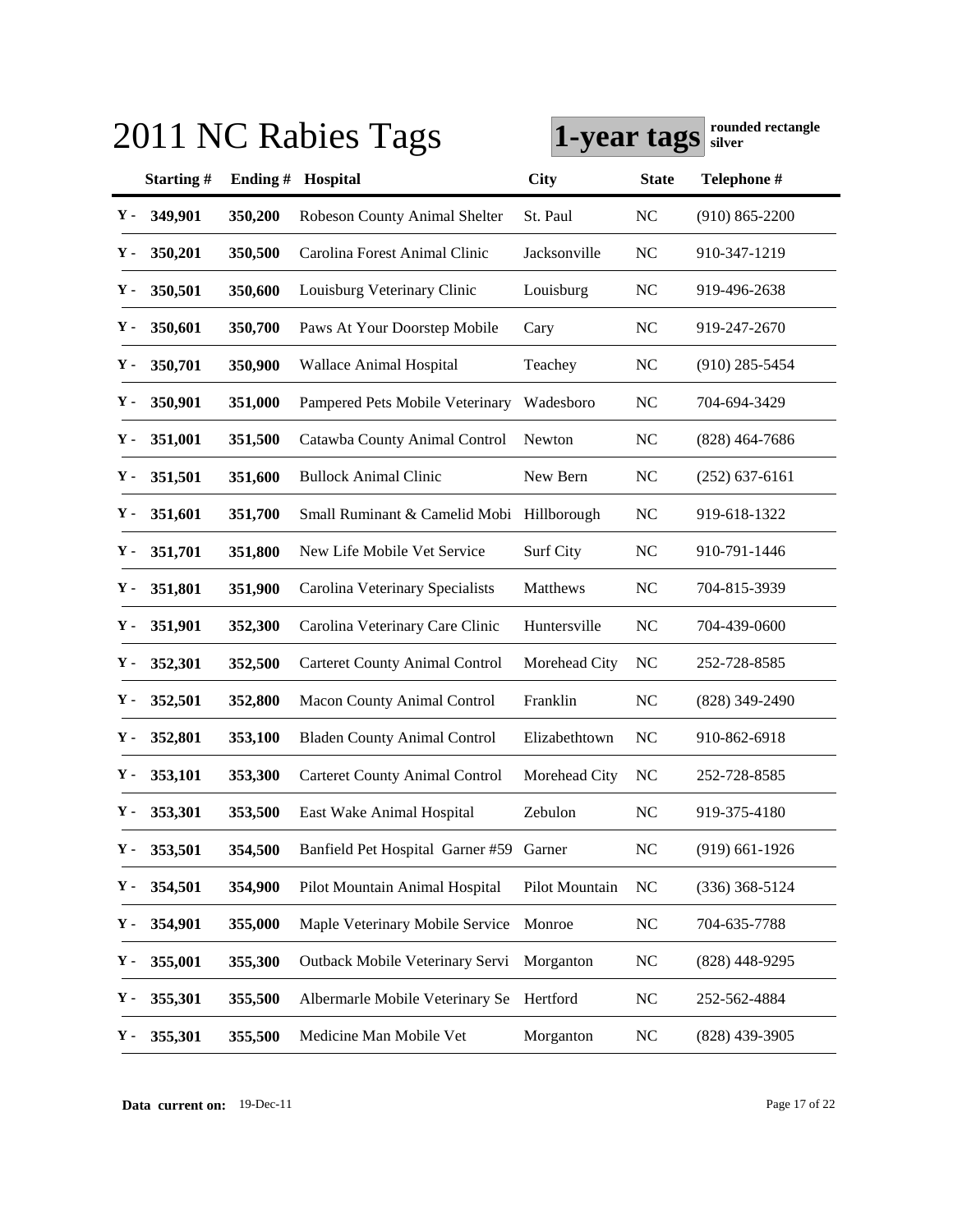|    |               |            | 2011 NC Rabies Tags                         | 1-year tags    |                | rounded rectangle<br>silver |
|----|---------------|------------|---------------------------------------------|----------------|----------------|-----------------------------|
|    | Starting#     | Ending $#$ | Hospital                                    | City           | <b>State</b>   | Telephone #                 |
| Υ- | 355,501       | 355,900    | Knightdale Community Animal H Knightdale    |                | <b>NC</b>      | $(919)$ 261-8811            |
| у. | 355,901       | 357,000    | Banfield Pet Hospital White Oak             | Garner         | N <sub>C</sub> | (919) 771-2344              |
| Υ- | 357,001       | 357,500    | Catawba County Animal Control               | Newton         | N <sub>C</sub> | $(828)$ 464-7686            |
| Υ- | 357,501       | 358,200    | Vance County Animal Shelter                 | Henderson      | N <sub>C</sub> | $(252)$ 492-3136            |
| Υ- | 358,201       | 358,400    | Paws At Your Doorstep Mobile                | Cary           | N <sub>C</sub> | 919-247-2670                |
| Υ. | 358,401       | 358,700    | Caldwell County Animal Control              | Lenoir         | N <sub>C</sub> | $(828)$ 757-8625            |
| Υ- | 358,701       | 358,900    | Banfield Pet Hospital #610                  | Greenville     | NC             | 252-756-3145                |
| Υ- | 358,901       | 359,100    | Animal Hospital of Mebane                   | Mebane         | <b>NC</b>      | $(919)$ 304-1600            |
| Υ- | 359,101       | 359,300    | <b>Gaston County Animal Control</b>         | Dallas         | N <sub>C</sub> | 704-922-9716                |
| Υ. | 359,301       | 359,400    | Bear Creek Mobile Vet Service               | Alermarle      | N <sub>C</sub> | (704) 463-7677              |
| Υ- | 359,401       | 359,500    | SPCA of Northeastern NC                     | Elizabeth City | <b>NC</b>      | 252-338-5222                |
| Υ- | 359,501       | 360,000    | Vale Veterinary Hospital PLLC               | Vale           | <b>NC</b>      | (704) 462-2901              |
| Υ- | 360,001       | 360,500    | Small Paws Veterinary Clinic                | Elizabeth City | NC             | 252-384-0109                |
| Υ. | 360,501       | 360,800    | Greene County Health Dept                   | Snow Hill      | <b>NC</b>      | $(252)$ 747-8183            |
| Υ. | 360,801       | 360,900    | Phillips Animal Medical Hospital            | Gastonia       | <b>NC</b>      | $(704)$ 867-3514            |
| Υ. | 360,901       | 361,000    | Judy A. Cary CRV (Pet Partners              | Lenoir         | <b>NC</b>      | 828-754-8114                |
|    | $Y - 361,001$ | 362,000    | Monroe Low-Cost Spay Neuter C Monroe        |                | NC             | 704-292-7729                |
| Υ. | 362,001       | 362,500    | Banfield Pet Hospital Charlotte # Charlotte |                | NC             | $(704) 599 - 3488$          |
| Υ. | 362,501       | 363,000    | Surry Spay Neuter Clinic                    | Ararat         | <b>NC</b>      | $(336)$ 756-2578            |
| Υ. | 363,001       | 363,700    | Banfield Pet Hospital #1510                 | Charlotte      | <b>NC</b>      | (704) 599-2957              |
| Υ. | 363,701       | 364,000    | Banfield Pet Hospital #411 Winst            | Winston-Salem  | <b>NC</b>      | (336) 765-8339              |
| Υ. | 364,001       | 364,500    | Catawba County Animal Control               | Newton         | <b>NC</b>      | $(828)$ 464-7686            |
| Υ. | 364,500       | 364,600    | Vet Mobile, PLLC                            | Cary           | <b>NC</b>      | $(919)$ 467-6297            |

**Data current on:** 19-Dec-11 Page 18 of 22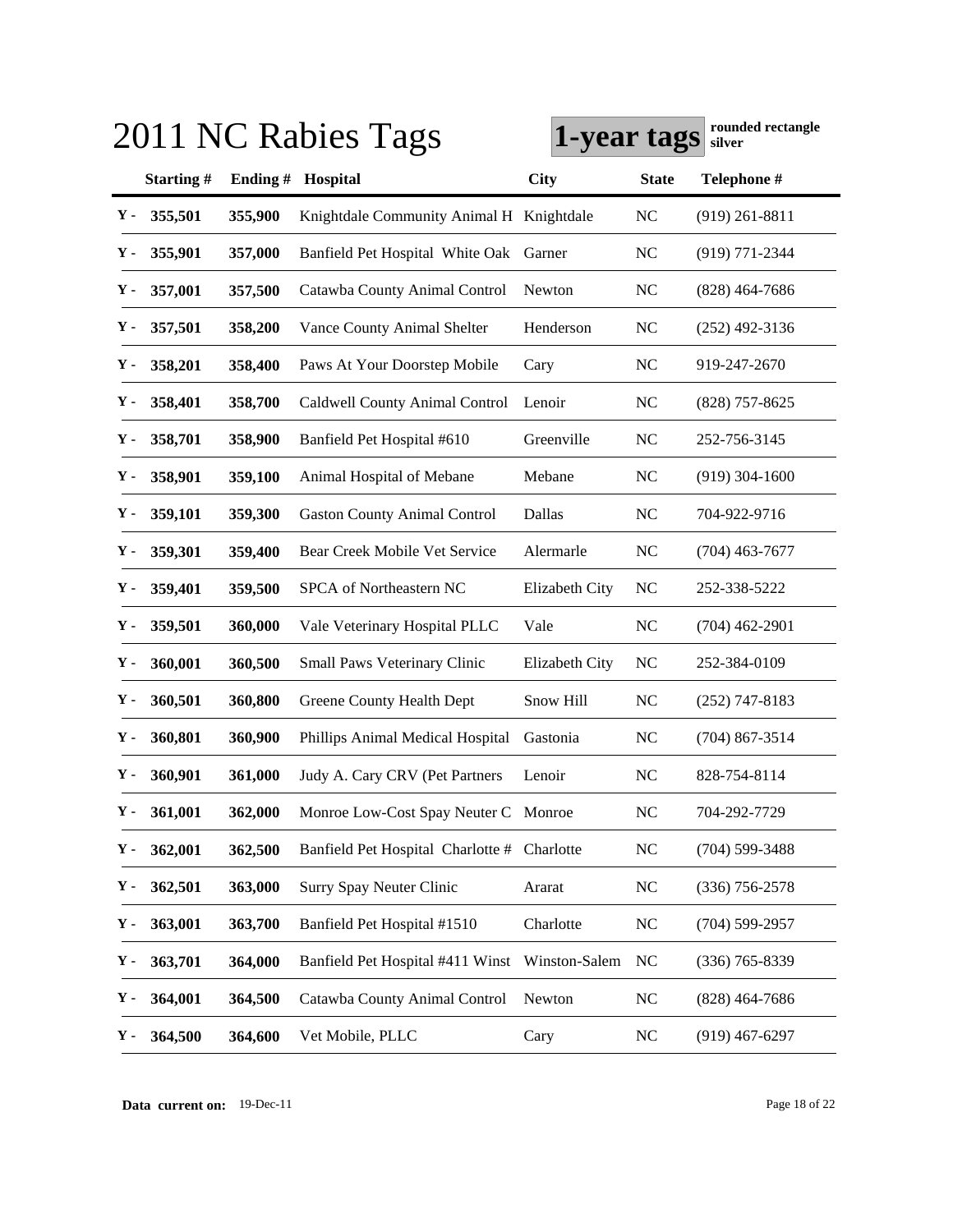|     | 2011 NC Rabies Tags |         |                                     | rounded rectangle<br>1-year tags<br>silver |                |                    |
|-----|---------------------|---------|-------------------------------------|--------------------------------------------|----------------|--------------------|
|     | Starting#           | Ending# | Hospital                            | City                                       | <b>State</b>   | Telephone #        |
| Υ-  | 364,601             | 364,700 | Atlas Mobile Veterinary Service     | Pisgah Forest                              | NC             | 828-702-7306       |
| Υ.  | 364,701             | 364,800 | <b>Bullock Animal Clinic</b>        | New Bern                                   | NC             | $(252)$ 637-6161   |
| Υ.  | 364,801             | 365,000 | Lucas Mobile Veterinary Service     | Clinton                                    | NC             | $(910) 596 - 2897$ |
| Υ.  | 365,001             | 365,300 | <b>Macon County Animal Control</b>  | Franklin                                   | NC             | (828) 349-2490     |
| Υ.  | 365,301             | 365,400 | Yellowhorse Mobile Vet Service      | Concord                                    | NC             | $(704)$ 305-3673   |
| Υ.  | 365,401             | 365,500 | Oak Grove Animal Hospital           | Durham                                     | <b>NC</b>      | $(919) 598 - 0001$ |
| Υ.  | 365,501             | 365,800 | Cary Animal Control                 | Cary                                       | N <sub>C</sub> | $(919)$ 319-4517   |
| Υ.  | 365,801             | 366,000 | Academy Veterinary Hospital-Du      | Durham                                     | N <sub>C</sub> | $(919) 688 - 6628$ |
| Υ.  | 366,001             | 366,200 | Animal Hospital of Mebane           | Mebane                                     | N <sub>C</sub> | $(919)$ 304-1600   |
| Υ.  | 366,201             | 366,300 | Greystone Animal Hospital           | Raleigh                                    | <b>NC</b>      | $(919) 676 - 1711$ |
| Υ.  | 366,301             | 366,400 | Hyde County Rabies Clinic           | Fairfield                                  | <b>NC</b>      | $(252)$ 945-5543   |
| Υ.  | 366,401             | 366,500 | Natural Wellness Mobile Vet         | Fayetteville                               | NC             | 910-728-6554       |
| Υ.  | 366,501             | 367,000 | Asheville Humane Society            | Asheville                                  | NC             | $(828)$ 253-6807   |
| Υ.  | 366,701             | 366,800 | Triangle Veterinary Referral Hos    | Durham                                     | <b>NC</b>      | 919-489-0615       |
| Υ.  | 367,001             | 367,500 | Forsyth County Health Dept          | <b>Winston Salem</b>                       | N <sub>C</sub> | $(336)$ 703-3149   |
| Υ.  | 367,501             | 367,600 | The Carolinas Animal Hospital &     | Charlotte                                  | <b>NC</b>      | $(704) 588 - 9788$ |
| Y - | 367,601             | 367,700 | Unifour Mobile Vet Service          | Lenior                                     | NC             | 828-292-6967       |
| Υ.  | 367,701             | 367,800 | Adopt An Angel                      | Boliva                                     | <b>NC</b>      | 910-392-0557       |
| Υ.  | 367,801             | 368,000 | Moyock Animal Hospital              | Moyock                                     | <b>NC</b>      | $(252)$ 435-2250   |
| Υ.  | 368,001             | 368,300 | <b>Bladen County Animal Control</b> | Elizabethtown                              | <b>NC</b>      | 910-862-6918       |
| Υ.  | 368,301             | 368,400 | Applewood Veterinary Hospital,      | Dallas                                     | <b>NC</b>      | $(704)$ 922-0532   |
| Υ.  | 368,401             | 368,500 | SPCA of Northeastern NC             | Elizabeth City                             | <b>NC</b>      | 252-338-5222       |
| Υ.  | 368,501             | 368,600 | St. Francis Animal Hospital         | Durham                                     | <b>NC</b>      | $(919)$ 286-2727   |

**Data current on:** 19-Dec-11 Page 19 of 22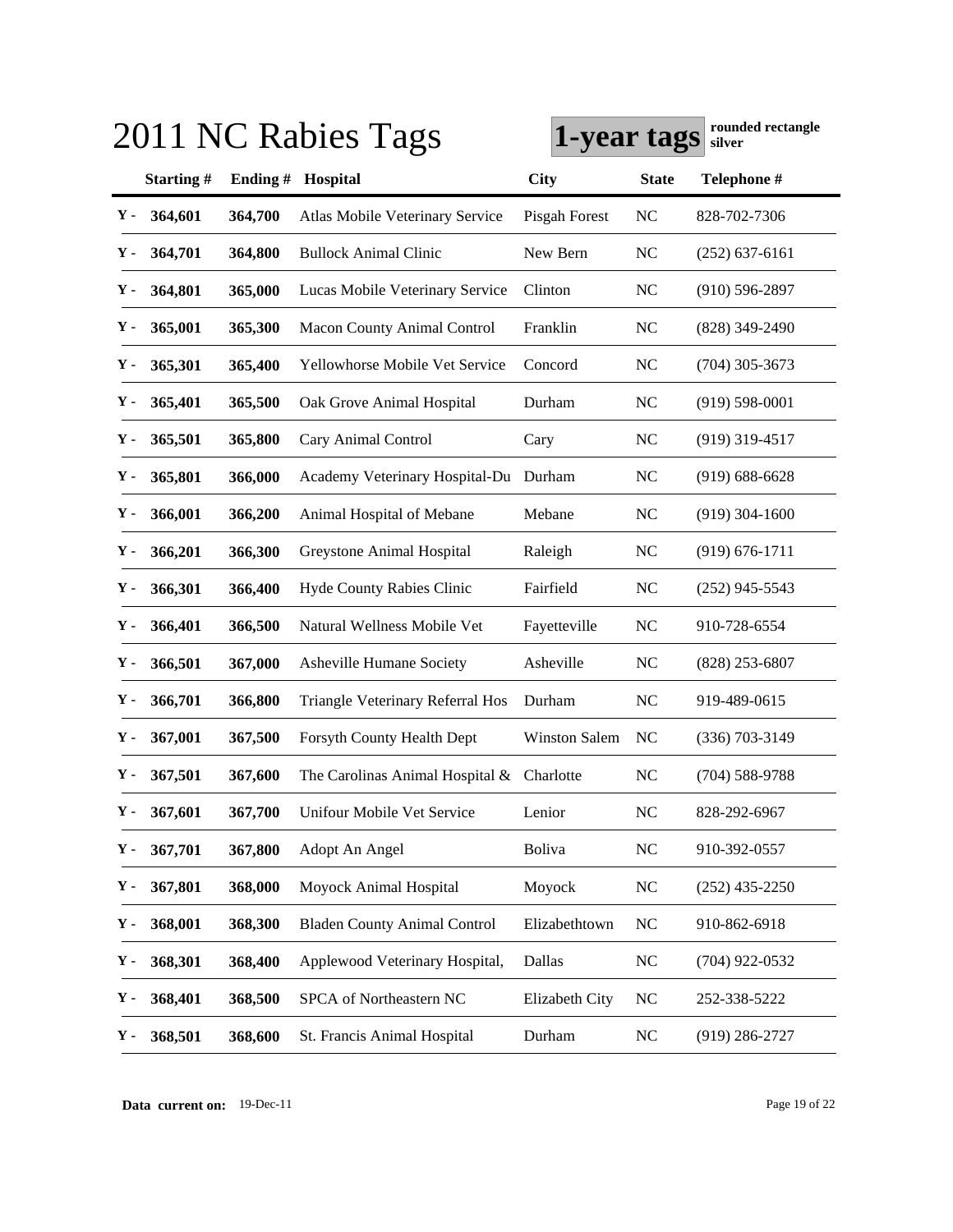|    |               |            | 2011 NC Rabies Tags                           |                | 1-year tags    | rounded rectangle<br>silver |
|----|---------------|------------|-----------------------------------------------|----------------|----------------|-----------------------------|
|    | Starting#     | Ending $#$ | Hospital                                      | City           | <b>State</b>   | Telephone #                 |
| Υ- | 368,601       | 369,000    | SPCA of the Triad                             | Greensboro     | <b>NC</b>      | $(336)$ 375-3222            |
| у. | 369,001       | 369,600    | <b>Burlington Road Animal Hospital</b>        | Greensboro     | <b>NC</b>      | $(336)$ 375-3939            |
| Υ- | 369,601       | 369,800    | Banfield Pet Hospital #610                    | Greenville     | NC             | 252-756-3145                |
| Υ- | 369,801       | 370,300    | Animal Hospital of Beulaville, P.             | Beulaville     | N <sub>C</sub> | $(910)$ 298-8188            |
| Υ- | 370,301       | 370,400    | <b>Warrenton Animal Clinic</b>                | Warrenton      | <b>NC</b>      | $(252)$ 257-0737            |
| Υ. | 370,401       | 370,500    | Dr Richard D. Kirkman                         | Siler City     | <b>NC</b>      | $(919) 742 - 5500$          |
| Υ- | 370,501       | 370,600    | Louisburg Veterinary Clinic                   | Louisburg      | <b>NC</b>      | 919-496-2638                |
| Υ- | 370,601       | 370,700    | <b>Matthews Police Department</b>             | Matthews       | <b>NC</b>      | $(704)$ 847-3644            |
| Υ- | 370,701       | 370,900    | Bear Creek Mobile Vet Service                 | Alermarle      | <b>NC</b>      | (704) 463-7677              |
| Υ. | 370,901       | 371,100    | Paws At Your Doorstep Mobile                  | Cary           | N <sub>C</sub> | 919-247-2670                |
| Υ. | 371,101       | 371,400    | Warren County Animal Ark (Shel                | Warrenton      | <b>NC</b>      | $(252)$ 257-6137            |
| Υ- | 371,401       | 371,600    | Dr. P J Boatwright                            | <b>Brevard</b> | <b>NC</b>      | $(828)$ 553-5792            |
| Υ- | 371,601       | 371,700    | Anderson Creek Mobile Veterina                | Spring Lake    | NC             | 910-603-5037                |
| Υ. | 371,701       | 372,000    | <b>NCSU CVM Pharmacy</b>                      | Raleigh        | NC             | $(919)$ 513-6572            |
| Υ. | 372,001       | 372,100    | Large Animal Health Services, In              | Asheboro       | <b>NC</b>      | $(336) 629 - 8910$          |
| Υ. | 372,101       | 372,400    | <b>Jones County Health Dept</b>               | Trenton        | <b>NC</b>      | $(252)$ 448-9111            |
|    | $Y - 372,401$ | 372,700    | Vance County Animal Shelter                   | Henderson      | NC             | $(252)$ 492-3136            |
| Υ. | 372,701       | 372,800    | Vets for Pets Animal Hospital of              | Dunn           | <b>NC</b>      | $(910) 892 - 3540$          |
| Υ. | 372,801       | 373,000    | Vale Veterinary Hospital PLLC                 | Vale           | <b>NC</b>      | $(704)$ 462-2901            |
| Υ. | 373,001       | 373,300    | 4 Paws Pet Foundation                         | Clemmons       | <b>NC</b>      | 336-972-4572                |
| Υ. | 373,301       | 373,700    | Banfield Pet Hospital #415 Fayet Fayetteville |                | <b>NC</b>      | $(910) 864 - 1337$          |
| Υ. | 373,701       | 373,800    | <b>NCSU CVM Pharmacy</b>                      | Raleigh        | <b>NC</b>      | $(919)$ 513-6572            |
| Υ. | 373,801       | 374,000    | Warsaw Animal Hospital                        | Warsaw         | <b>NC</b>      | $(910)$ 293-3348            |

**Data current on:** 19-Dec-11 Page 20 of 22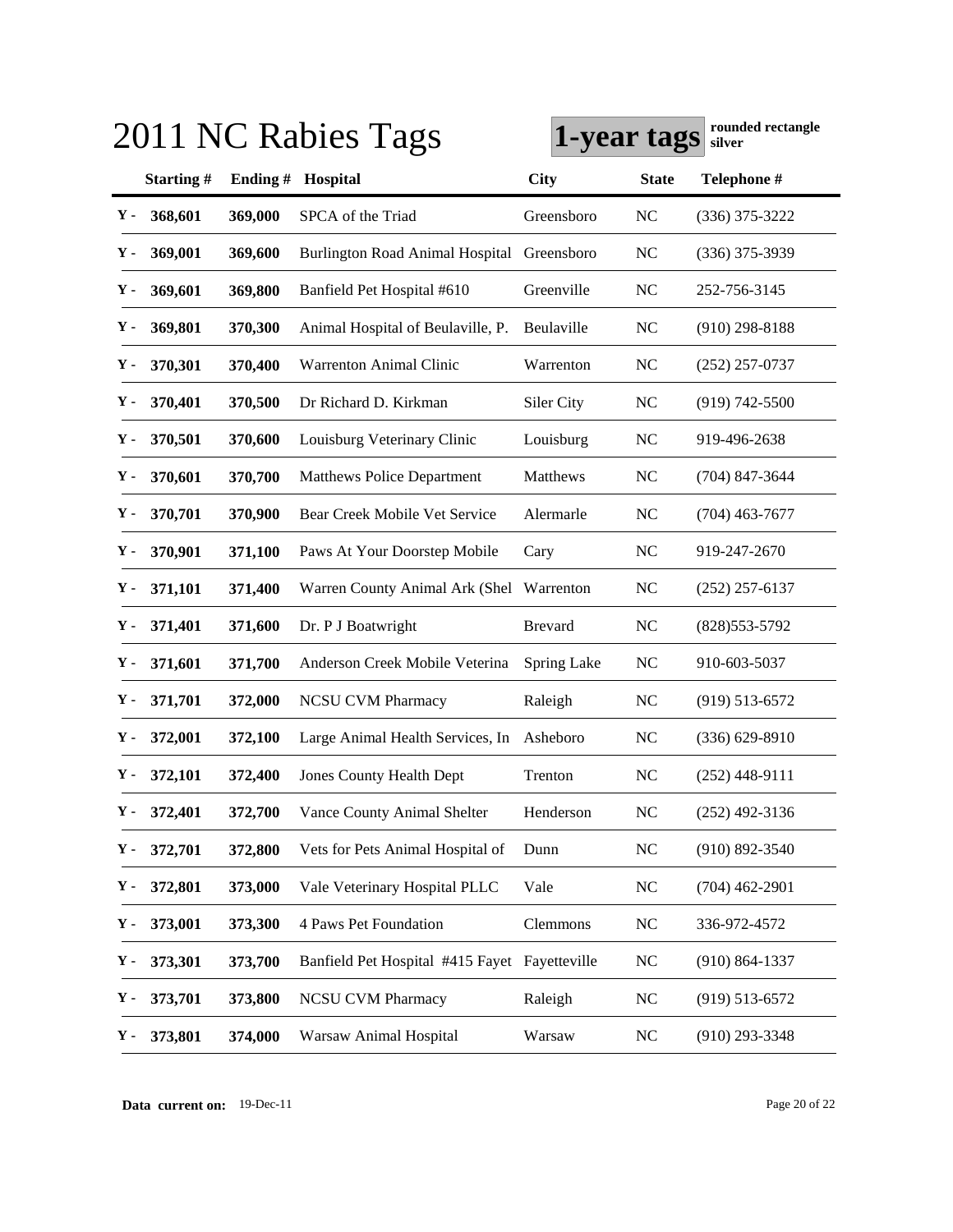|    |               |         | 2011 NC Rabies Tags                      | 1-year tags           |              | rounded rectangle<br>silver |
|----|---------------|---------|------------------------------------------|-----------------------|--------------|-----------------------------|
|    | Starting#     | Ending# | Hospital                                 | <b>City</b>           | <b>State</b> | Telephone #                 |
| Υ- | 374,001       | 374,100 | Spay Neuter Clinic of the Carolin        | Charlotte             | <b>NC</b>    | 704-541-3238                |
| Υ- | 374,101       | 374,500 | Vets for Pets Animal Hospital of         | Dunn                  | <b>NC</b>    | $(910) 892 - 3540$          |
| Υ- | 374,501       | 374,600 | SPCA of Northeastern NC                  | Elizabeth City        | <b>NC</b>    | 252-338-5222                |
| Υ. | 374,601       | 374,700 | Dickson Animal Clinic, P.A.              | Gastonia              | <b>NC</b>    | $(704)$ 824-9160            |
| Υ- | 374,701       | 374,800 | <b>Wellspring Holistic Vet Care</b>      | Castle Hayne          | <b>NC</b>    | $(910) 763 - 1230$          |
| Υ. | 374,801       | 374,900 | <b>Warrenton Animal Clinic</b>           | Warrenton             | <b>NC</b>    | $(252)$ 257-0737            |
| Υ- | 374,901       | 375,000 | Appalachian-New River Veter. A           | Boone                 | <b>NC</b>    | $(828)$ 264-5621            |
| Υ- | 375,001       | 375,100 | Dr Caroline J Heller                     | Raleigh               | <b>NC</b>    | 202-365-2810                |
| Υ. | 375,101       | 375,300 | <b>Gaston County Animal Control</b>      | Dallas                | <b>NC</b>    | 704-922-9716                |
| Υ. | 375,301       | 375,400 | SPCA of Northeastern NC                  | Elizabeth City        | NC           | 252-338-5222                |
| Υ. | 375,401       | 375,500 | <b>PAWS</b>                              | Ahoskie               | <b>NC</b>    | 252-587-2764                |
| Υ. | 375,501       | 376,500 | Wake County Animal Care & Co             | Raleigh               | <b>NC</b>    | $(919)$ 212-7387            |
| Υ. | 376,501       | 376,800 | Long Animal Hospital                     | Charlotte             | <b>NC</b>    | $(704)$ 523-2996            |
| Υ. | 376,801       | 377,000 | Vance County Animal Shelter              | Henderson             | <b>NC</b>    | $(252)$ 492-3136            |
| Υ. | 377,001       | 377,100 | Cedarwood Mobile Veterinary Se           | <b>Willow Springs</b> | NC           | $(919)$ 422-8561            |
| Υ. | 377,101       | 377,200 | Vets for Pets Animal Hospital of         | Dunn                  | <b>NC</b>    | $(910) 892 - 3540$          |
|    | $Y - 377,201$ | 377,300 | <b>Cotswold Animal Hospital</b>          | Charlotte             | NC           | $(704)$ 365-3787            |
| Υ. | 377,301       | 377,500 | Animal Hospital of Beulaville, P.        | Beulaville            | <b>NC</b>    | $(910)$ 298-8188            |
| Υ. | 377,501       | 377,600 | Animal Hospital of Mebane                | Mebane                | <b>NC</b>    | $(919)$ 304-1600            |
| Υ. | 377,601       | 377,700 | Banfield Pet Hospital #414 Winst         | Winston Salem         | <b>NC</b>    | $(336)$ 377-3026            |
| Υ- | 377,701       | 377,800 | Vets for Pets Animal Hospital of         | Dunn                  | NC           | $(910) 892 - 3540$          |
| Υ. | 377,801       | 377,900 | Humane Society of Richmond Co Rockingham |                       | <b>NC</b>    | $(910) 895 - 0335$          |
| Υ. | 377,901       | 378,000 | Dixie Trail Animal Clinic, Inc.          | Raleigh               | <b>NC</b>    | $(919) 781 - 5977$          |

**Data current on:** 19-Dec-11 Page 21 of 22